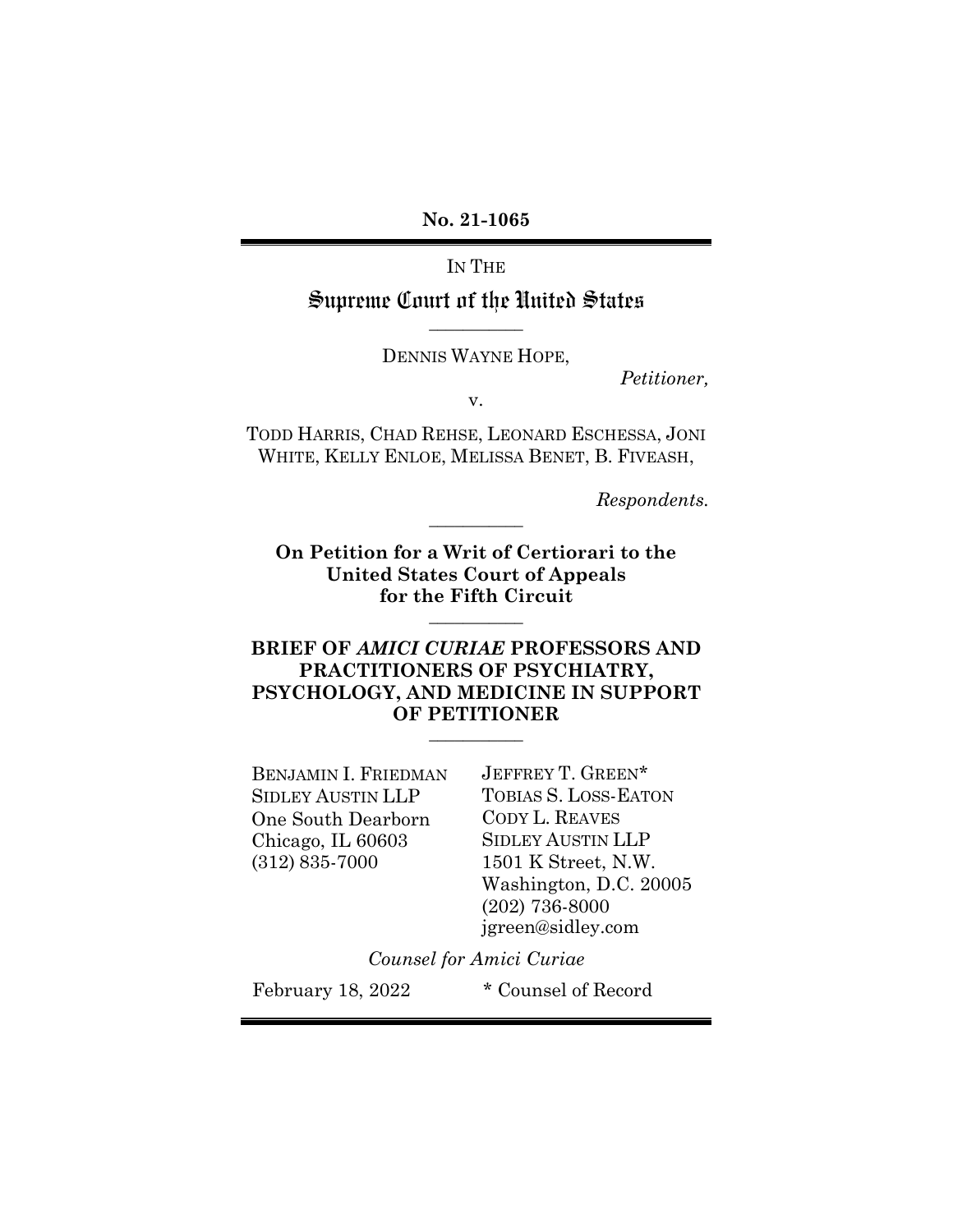## TABLE OF CONTENTS

Page

|                                             | ii |
|---------------------------------------------|----|
| INTERESTS OF AMICI CURIAE                   | 1  |
| INTRODUCTION AND SUMMARY OF ARGU-           |    |
|                                             | 3  |
|                                             | 6  |
| I. SOLITARY CONFINEMENT SUBJECTS            |    |
| PRISONERS TO SEVERE AND IRRE-               |    |
| VERSIBLE PSYCHOLOGICAL AND                  |    |
| PHYSICAL INJURIES                           | 6  |
| A. Solitary Confinement Deprives Prisoners  |    |
| of Necessary Social Interaction and Envi-   |    |
| ronmental Stimulation                       | 6  |
| B. The Scientific Consensus Shows that Sol- |    |
| itary Confinement Is Uniquely Harmful       | 9  |
| II. ALLEGATIONS OF LONG-TERM SOLI-          |    |
| TARY CONFINEMENT CAN STATE AN               |    |
| EIGHTH AMENDMENT CLAIM                      | 14 |
|                                             | 20 |
|                                             |    |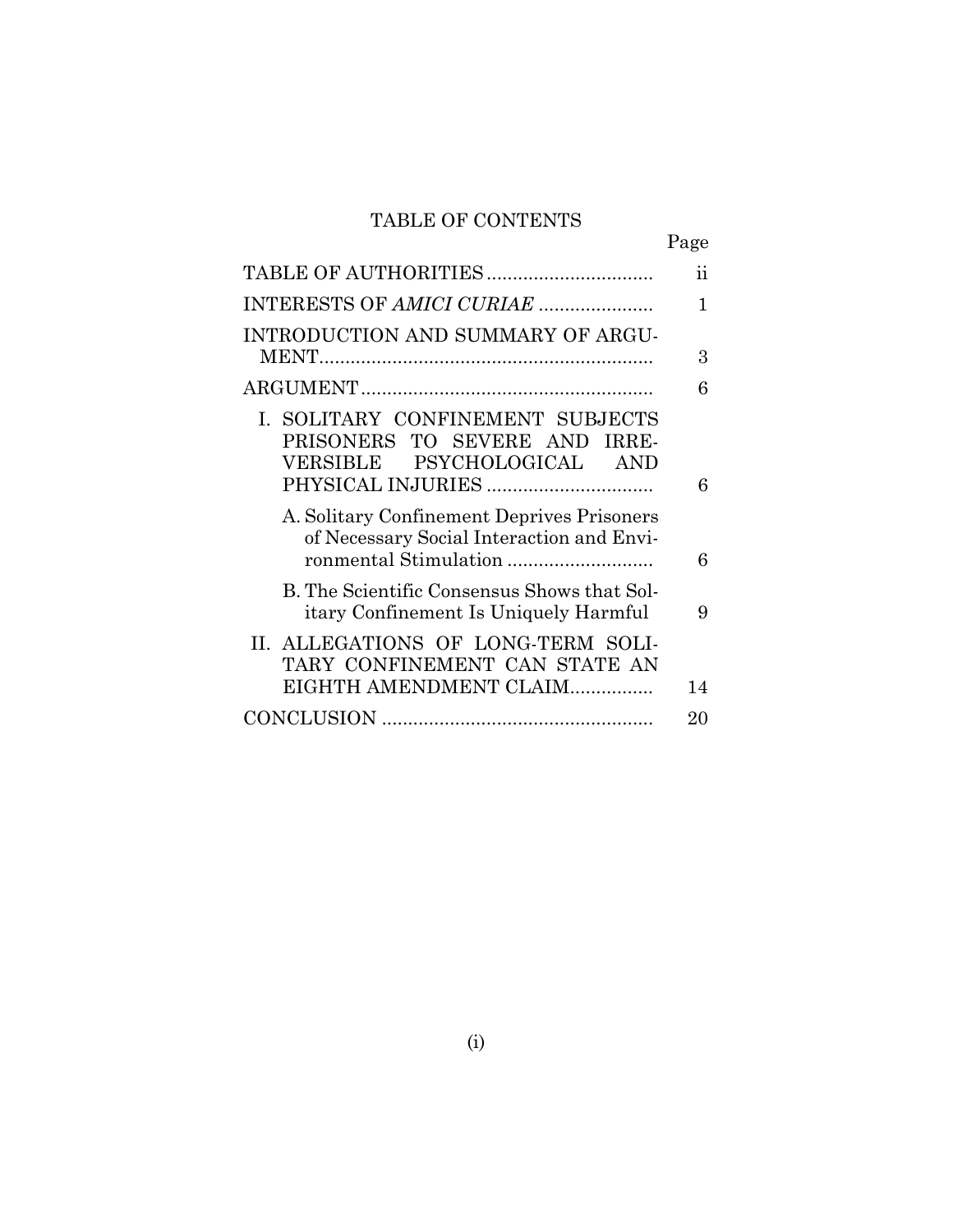## TABLE OF AUTHORITIES

CASES Page

| Apodaca v. Raemisch, 139 S. Ct. 5                              |
|----------------------------------------------------------------|
|                                                                |
| Baze v. Rees, 553 U.S. 35 (2008)<br>17                         |
| Brown v. Or. Dep't of Corr., 751 F.3d 983                      |
| 7                                                              |
| <i>Brown v. Plata,</i> 563 U.S. 493 (2011)<br>ı                |
| <i>Bucklew v. Precythe, 139 S. Ct. 1112</i>                    |
|                                                                |
| Davis v. Ayala, 576 U.S. 257 (2015)  1, 4, 16                  |
| Florence v. Bd. of Chosen Freeholders of                       |
| <i>Cnty.</i> of <i>Burlington</i> , 566 U.S. 318 $(2012)$<br>8 |
| Glossip v. Gross, 576 U.S. 863 (2015) 1, 16                    |
| <i>Hutto v. Finney, 437 U.S. 678 (1978) 2, 4, 14, 15</i>       |
| <i>Incumaa v. Stirling, 791 F.3d 517 (4th Cir.</i>             |
| 9                                                              |
| In re Medley, 134 U.S. 160 (1890)4, 5, 16                      |
| <i>Ruiz v. Texas, 137 S. Ct. 1246 (2017) </i><br>4             |
| Williams v. Sec'y Pa. Dep't of Corr., 848 F.3d                 |
| 549 (3d Cir. 2017), cert. denied sub nom.                      |
| Williams v. Wetzel, 138 S. Ct. 357                             |
| 8                                                              |

## LEGISLATIVE MATERIALS

| Reassessing Solitary Confinement: The |                                         |  |
|---------------------------------------|-----------------------------------------|--|
|                                       | Human Rights, Fiscal, and Public Safety |  |
|                                       | Consequences: Hearing Before the        |  |
|                                       | Subcomm. on the Constitution. Civil     |  |
|                                       | Rights, & Human Rights of the S. Comm.  |  |
|                                       | on the Judiciary, 112th Cong.           |  |
|                                       |                                         |  |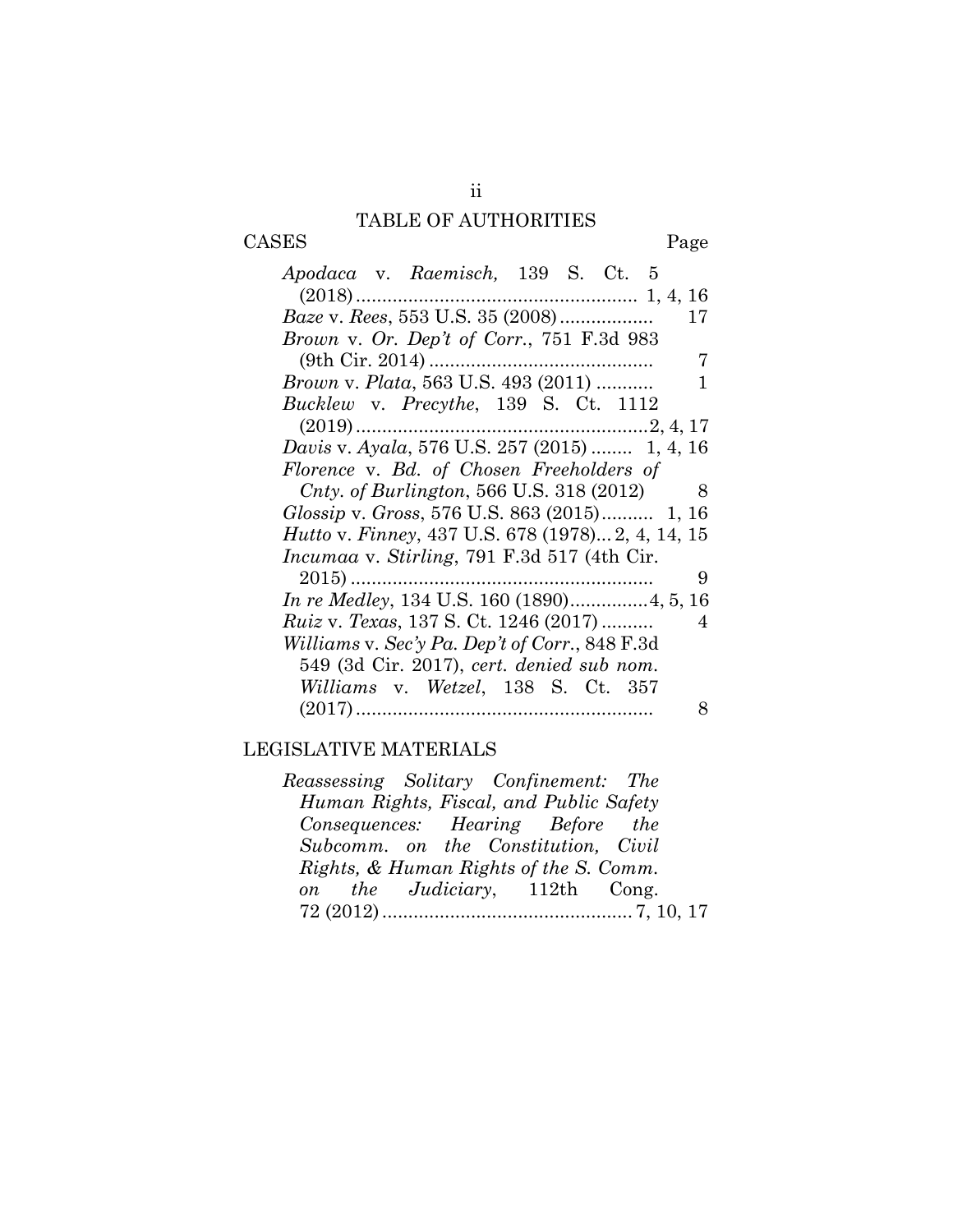# TABLE OF AUTHORITIES – continued

iii

Page

## OTHER AUTHORITIES

| Kenneth L. Appelbaum, American Psychia-        |
|------------------------------------------------|
| try Should Join the Call to Abolish Soli-      |
| tary Confinement, 43 J. Am. Acad. Psychi-      |
| 4                                              |
| Elizabeth Bennion, Banning the Bing: Why       |
| Extreme Solitary Confinement is Cruel          |
| and Far Too Usual Punishment, 90 Ind.          |
| 7, 10, 11, 19                                  |
| Nicole Branan, Stress Kills Brains Cells Off,  |
| 11                                             |
| Lauren Brinkley-Rubinstein et al., Associa-    |
| tion of Restrictive Housing During Incar-      |
| ceration With Mortality After Release,         |
|                                                |
| JAMA Network Open, Oct. 4, 2019,               |
| https://jamanetwork.com/journals/              |
| jamanetworkopen/fullarticle/2752350<br>13      |
| Jennifer Gonnerman, Before the Law, The        |
| Yorker (Oct. 6, 2014),<br><b>New</b>           |
| https://www.newyorker.com/maga-                |
| zine/2014/10/06/before-the-law<br>14           |
| Jennifer Gonnerman, Kalief Browder, 1993-      |
| 2015, The New Yorker (June 7, 2015),           |
| http://www.newyorker.com/news/news-            |
| desk/kaliefbrowder-1993-2015<br>14             |
| Stuart Grassian & Terry Kupers, The Colo-      |
| rado Study vs. The Reality of Supermax         |
| Confinement, 13 Corr. Mental Health            |
|                                                |
| $\text{Rep. 1 (2011)} \dots \dots \dots$<br>12 |
| Stuart Grassian, Psychiatric Effects of        |
| Solitary Confinement, 22 Wash. U. J.L. &       |
|                                                |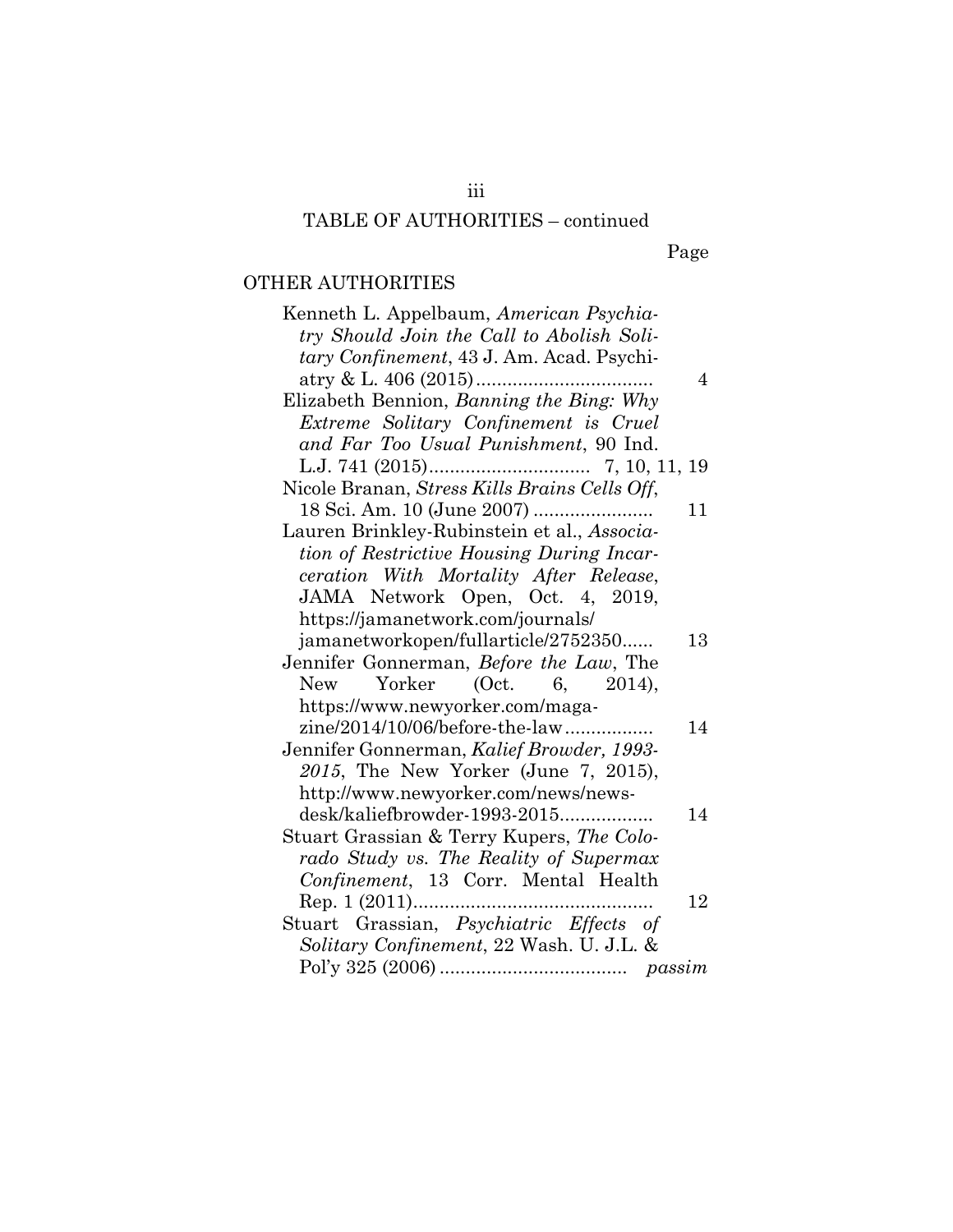## TABLE OF AUTHORITIES – continued

| Stuart Grassian, Psychopathological Effects  |
|----------------------------------------------|
| of Solitary Confinement, 140 Am. J. Psy-     |
| 10                                           |
| Thomas L. Hafemeister & Jeff George, The     |
| Ninth Circle of Hell: An Eighth              |
| Amendment Analysis of Imposing               |
| Prolonged Supermax Solitary                  |
| Confinement on Inmates with a Mental         |
| Illness, 90 Denv. U. L. Rev. 1               |
|                                              |
| Craig Haney, Mental Health Issues in Long-   |
| Term Solitary and "Supermax"                 |
| Confinement, 49 Crime & Deling. 124          |
|                                              |
| Craig Haney, The Psychological Effects of    |
|                                              |
| Solitary Confinement: A Systematic           |
| Critique, 47 Crime & Just. 365               |
|                                              |
| Craig Haney, Restricting the Use of Solitary |
| Confinement, 1 Ann. Rev. Criminology         |
| 6, 12                                        |
| Fatos Kaba et al., Solitary Confinement and  |
| Risk of Self-Harm Among Jail Inmates,        |
| 104 Am. J. Pub. Health 442 (2014)<br>12      |
| Terry A. Kupers, Isolated Confinement:       |
| Effective Method for Behavior Change or      |
| Punishment for Punishment's Sake?, in        |
| The Routledge Handbook for Int'l Crime       |
| & Just. Studies 213 (Bruce A. Arrigo &       |
|                                              |
| Bruce S. McEwen et al., Stress Effects on    |
| Neuronal Structure: Hippocampus,             |
| Amygdala, and Prefrontal Cortex, 41 Neu-     |
| ropsychopharmacology 3 (2016)<br>11          |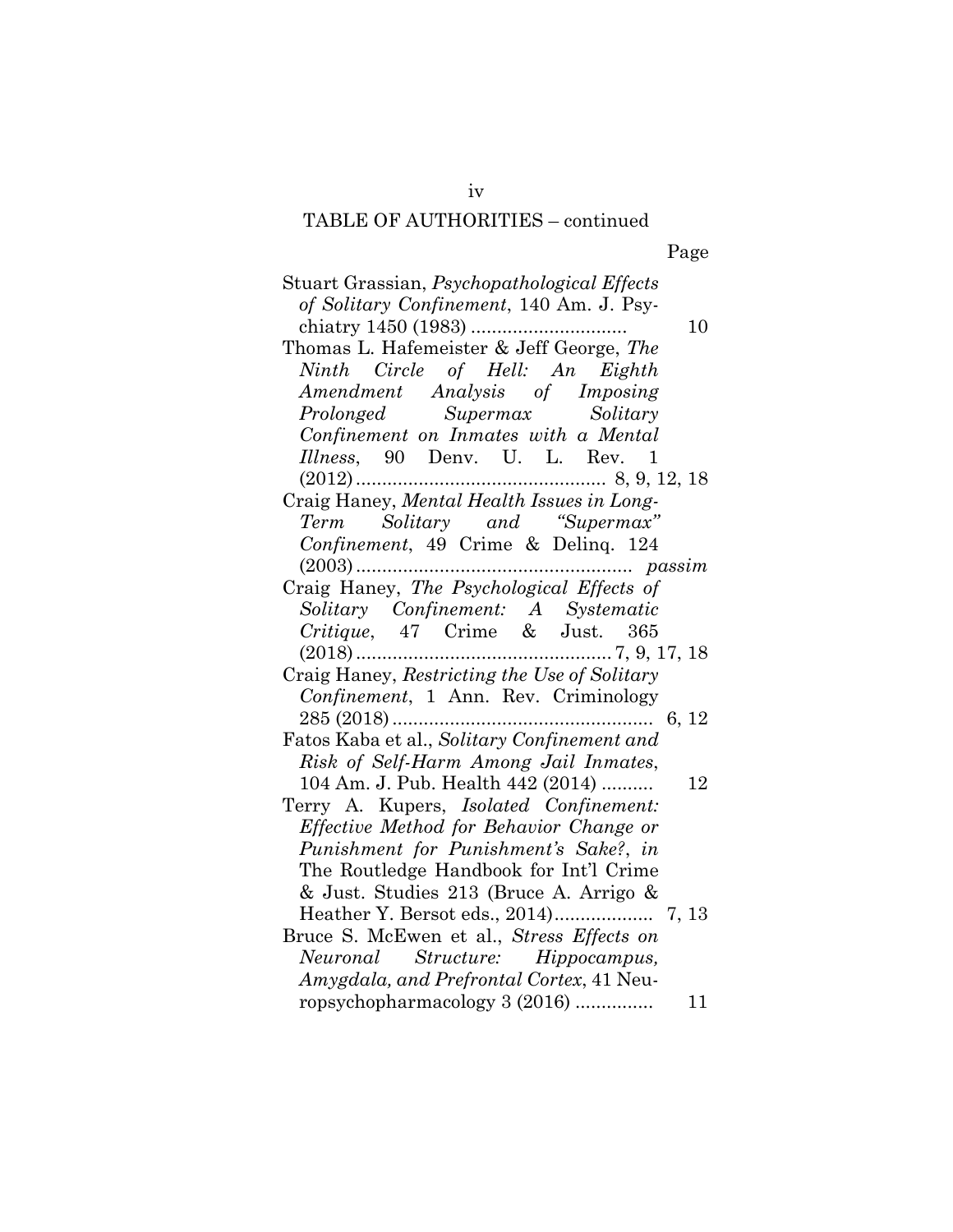# TABLE OF AUTHORITIES – continued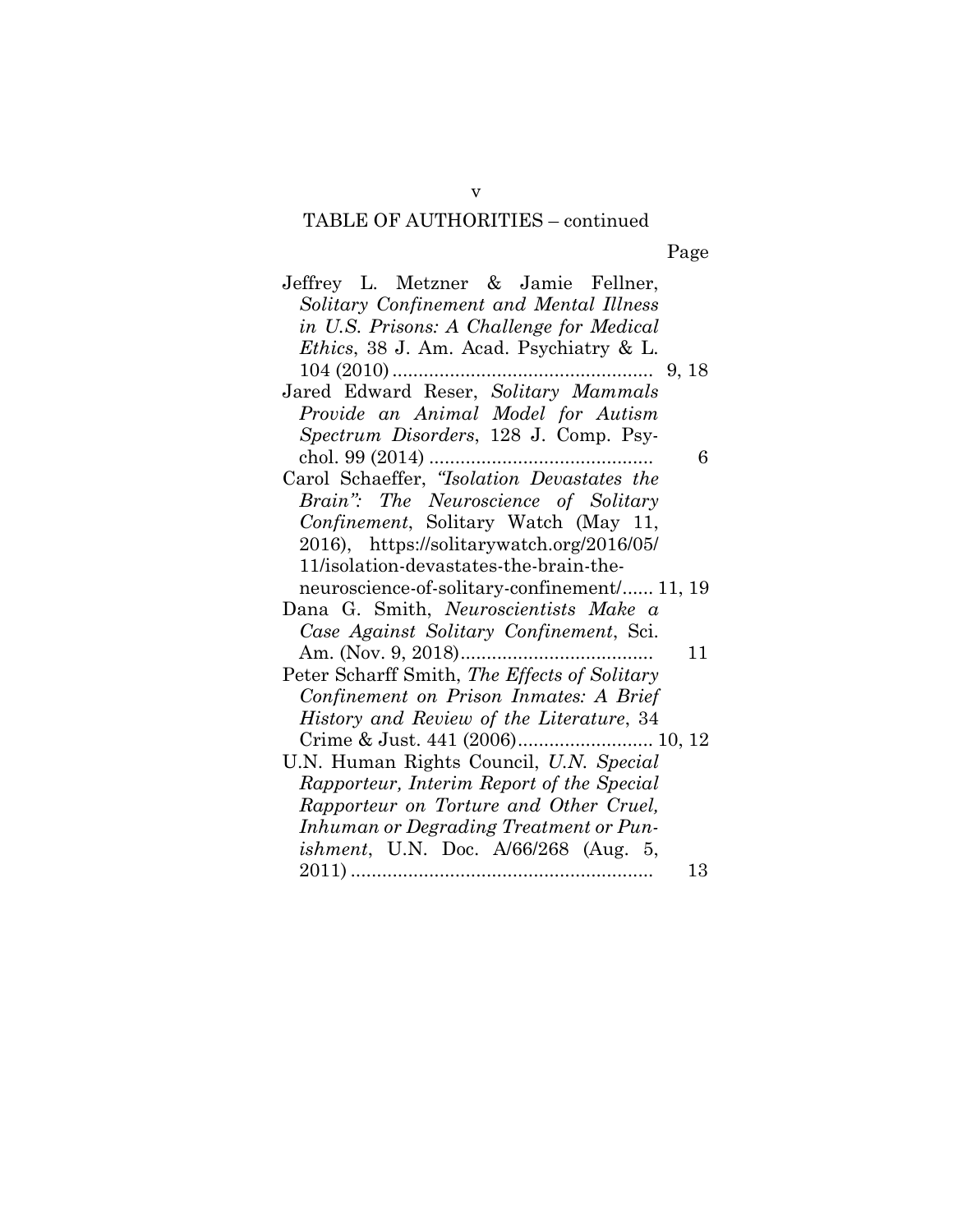#### **INTERESTS OF** *AMICI CURIAE*<sup>1</sup>

*Amici curiae* are experts in psychiatry, medicine, and psychology who have spent decades studying solitary confinement and its psychological and physiological effects on prisoners. Based on their own work which this Court has relied on frequently<sup>2</sup>—and an assessment of the professional literature, *amici* have concluded that solitary confinement has devastating, often irreversible effects on prisoners' mental and physical health. In fact, solitary confinement of more than ten days causes harms both different from and greater than those incurred by prisoners in the general population. And the longer the confinement, the more severe the harm will be and the greater the chance that such harm will be irreversible.

Given their expertise and their knowledge of solitary confinement's devastating effects, *amici* have a particular interest in this case. *Amici* believe that the decision below is emblematic of lower courts' all-too-common failure to recognize that solitary confinement causes unique psychological and physiological harm,

<sup>1</sup> Under Supreme Court Rule 37.2(a), counsel for *amici* provided notice to all parties at least ten days prior to the due date, and all parties granted consent. Pursuant to Rule 37.6, *amici*  state that no counsel for any party authored this brief in whole or in part and that no entity or person, aside from *amici*, their members, and their counsel, made any monetary contribution toward the preparation or submission of this brief.

<sup>2</sup> *See, e.g.*, *Glossip* v. *Gross*, 576 U.S. 863, 926 (2015) (Breyer, J., dissenting) (citing scholarship by Dr. Craig Haney and Dr. Stuart Grassian); *Davis* v. *Ayala*, 576 U.S. 257, 289 (2015) (Kennedy, J., concurring) (citing scholarship by Dr. Grassian); *Apodaca* v. *Raemisch*, 139 S. Ct. 5, 9 & n.8 (2018) (Sotomayor, J., respecting denial of certiorari) (citing scholarship by Dr. Grassian); *Brown* v. *Plata*, 563 U.S. 493, 518 (2011) (citing scholarship by Dr. Haney).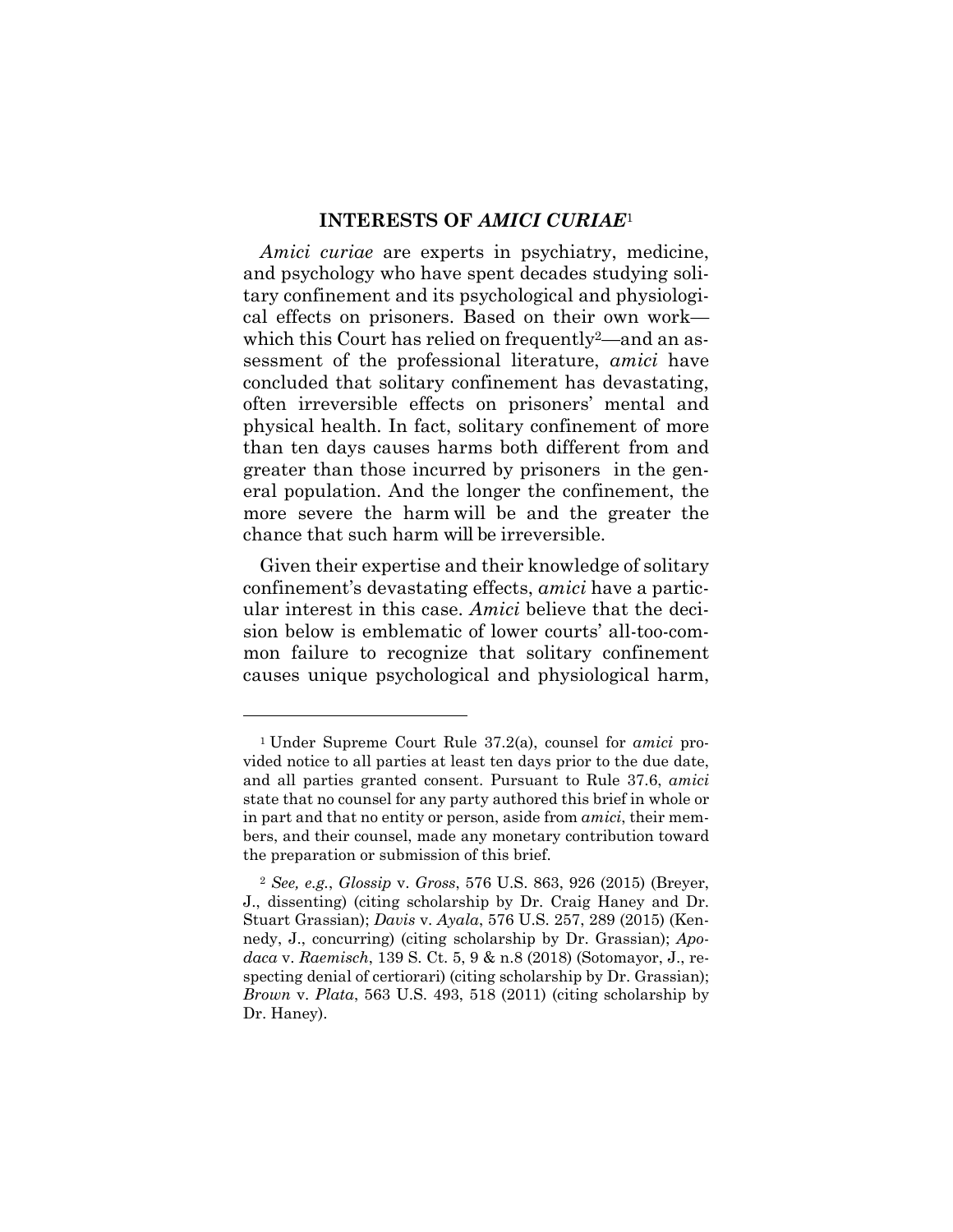especially for prisoners—like Mr. Hope—who already suffer from mental health issues. *Amici* also believe that—based on this Court's precedent and on the overwhelming scientific consensus about solitary confinement's harmful effects—Mr. Hope's allegations that he has spent over twenty-three years (now twenty-seven years) in solitary confinement suffice to state an Eighth Amendment claim. See *Bucklew* v. *Precythe*, 139 S. Ct. 1112, 1123–24 (2019); *Hutto* v. *Finney*, 437 U.S. 678, 686–87 (1978).

#### *Amici* are the following:

Lauren Brinkley-Rubinstein, Ph.D., is Associate Professor in the Department of Social Medicine and the Center for Health Equity Research at the University of North Carolina at Chapel Hill. She has studied the health impact of incarceration for the last fifteen years and has shown that any amount of solitary confinement is associated with a higher risk of untimely death after release.

Stuart Grassian, M.D., is a psychiatrist who taught at Harvard Medical School for almost thirty years. He has evaluated hundreds of prisoners in solitary confinement and published numerous articles on the psychiatric effects of solitary confinement.

Craig W. Haney, Ph.D, J.D., is Distinguished Professor of Psychology and UC Presidential Chair at the University of California, Santa Cruz. He has researched and published numerous articles on the psychological effects of solitary confinement and has provided expert testimony before numerous courts and the United States Senate.

Angela Hattery, Ph.D., is Professor of Women and Gender Studies at the University of Delaware. She and Professor Smith (below) are coauthors of *Way Down in*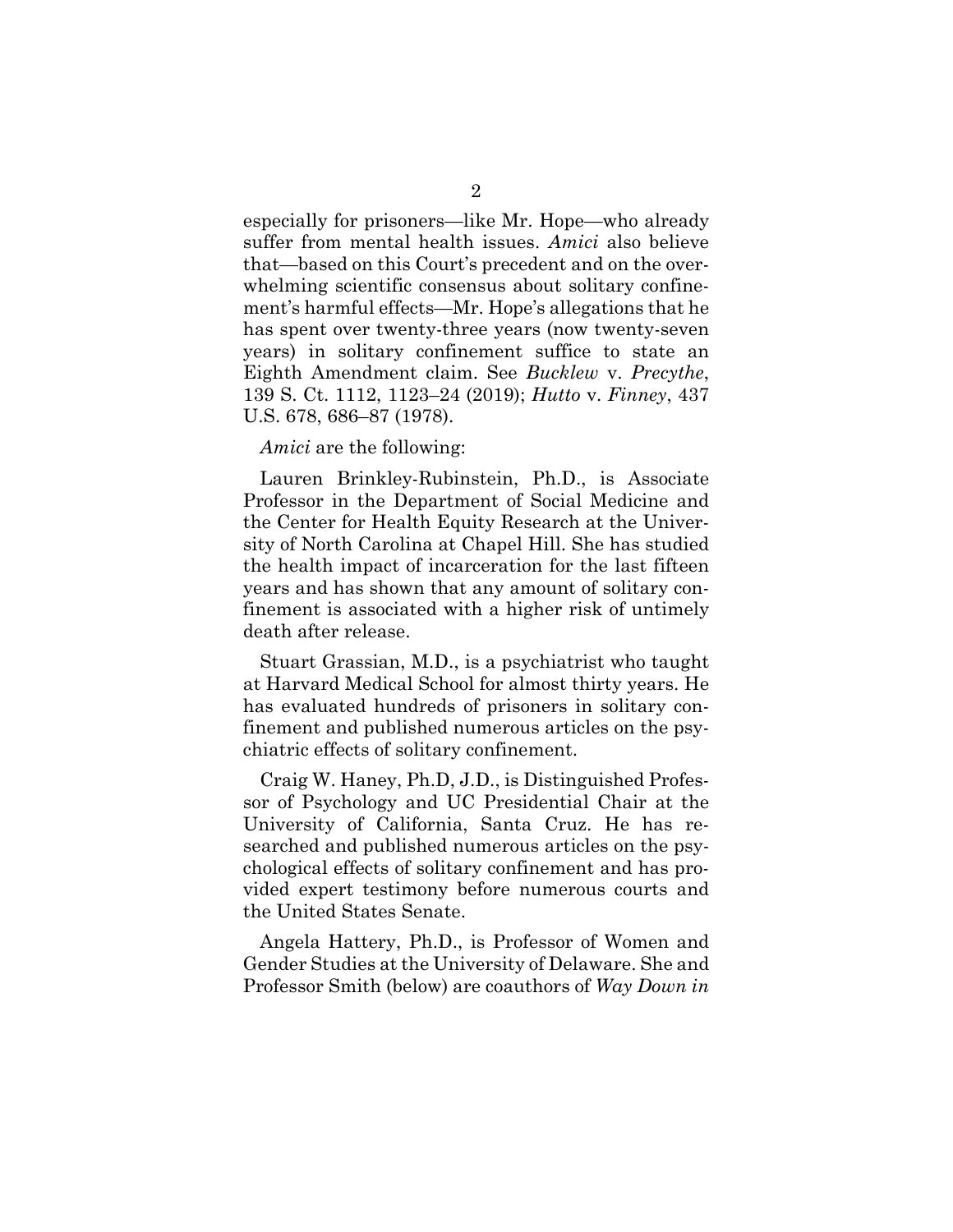*the Hole: Race, Intimacy, and the Reproduction of Racial Ideologies in Solitary Confinement* (forthcoming 2022).

Terry A. Kupers, M.D., M.S.P., a Distinguished Life Fellow of the American Psychiatric Association, is Professor Emeritus at The Wright Institute. He has provided expert testimony in several lawsuits about prison conditions and published books and articles on related subjects.

Pablo Stewart, M.D., is Clinical Professor of Psychiatry at the University of Hawaii. He has worked in the criminal justice system for decades and as a court-appointed expert on the effects of solitary confinement for more than thirty years.

Earl Smith, Ph.D., is Emeritus Distinguished Professor of American Ethnic Studies and Sociology at Wake Forest University and is currently teaching classes in Sociology, African and African American Studies, and Women & Gender Studies at the University of Delaware. He is currently completing work on a threeyear project examining the living and working conditions in solitary confinement units in a state prison system.

Brie Williams, M.D., M.S., is a Professor of Medicine, Director of the Criminal Justice & Health Program, and Director of Amend: Changing Correctional Culture at the University of California, San Francisco. She has published numerous articles on the physical effects of solitary confinement.

### **INTRODUCTION AND SUMMARY OF ARGUMENT**

More than a century ago, this Court first observed that solitary confinement—even for short periods causes prisoners to become "violently insane." *In re*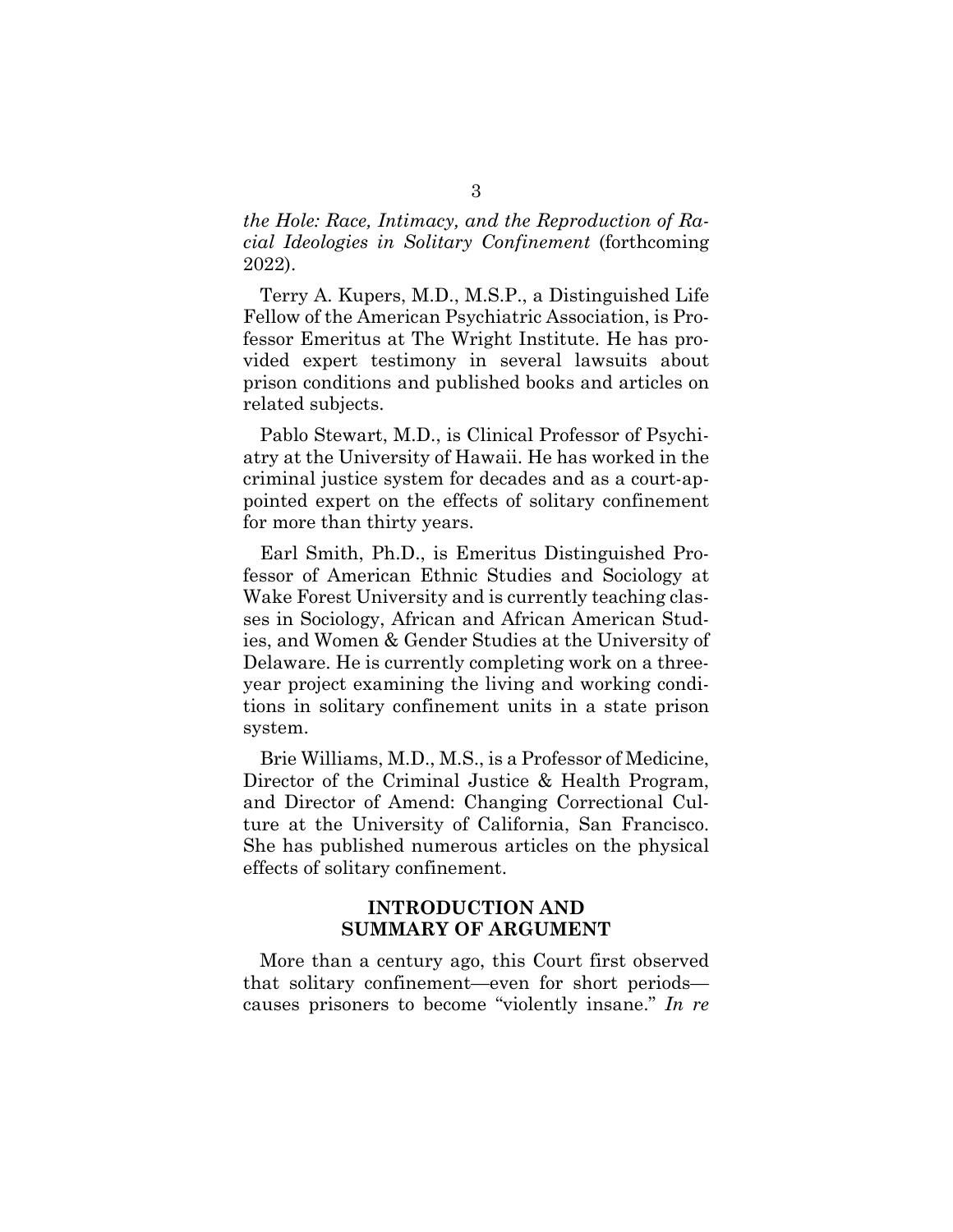*Medley*, 134 U.S. 160, 168 (1890). *Amici*'s decades of research and scholarship confirm what this Court observed long ago: Solitary confinement imposes an "immense amount of torture and agony" on prisoners. *Apodaca* v. *Raemisch*, 139 S. Ct. 5, 10 (2018) (Sotomayor, J., respecting denial of certiorari); see *Davis* v. *Ayala*, 576 U.S. 257, 289 (2015) (Kennedy, J., concurring) ("[R]esearch still confirms what this Court suggested over a century ago: Years on end of neartotal isolation exact a terrible price." (citing Stuart Grassian, *Psychiatric Effects of Solitary Confinement*, 22 Wash. U. J.L. & Pol'y 325 (2006))).

Over the past 150 years, scientists have frequently studied the psychological and physical effects of solitary confinement. And in nearly *every* instance, these studies have "concluded that subjecting an individual to more than 10 days of involuntary segregation results in a distinct set of emotional, cognitive, social, and physical pathologies." Kenneth L. Appelbaum, *American Psychiatry Should Join the Call to Abolish Solitary Confinement*, 43 J. Am. Acad. Psychiatry & L. 406, 410 (2015) (quoting David H. Cloud et al., *Public Health and Solitary Confinement in the United States*, 105 Am. J. Pub. Health 18, 21 (2015)).

Because of these severe, debilitating effects, this Court has held that solitary confinement can violate the Eighth Amendment's prohibition on "cruel and unusual punishments." *Hutto* v. *Finney*, 437 U.S. 678, 685 (1978). Mr. Hope's allegations that prison officials have subjected him to indefinite solitary confinement for over twenty-seven years should have been more than enough to state a claim under the Eighth Amendment. See *Bucklew* v. *Precythe*, 139 S. Ct. 1112, 1123– 24 (2019); cf. *Ruiz* v. *Texas*, 137 S. Ct. 1246, 1247 (2017) (Breyer, J., dissenting from application for stay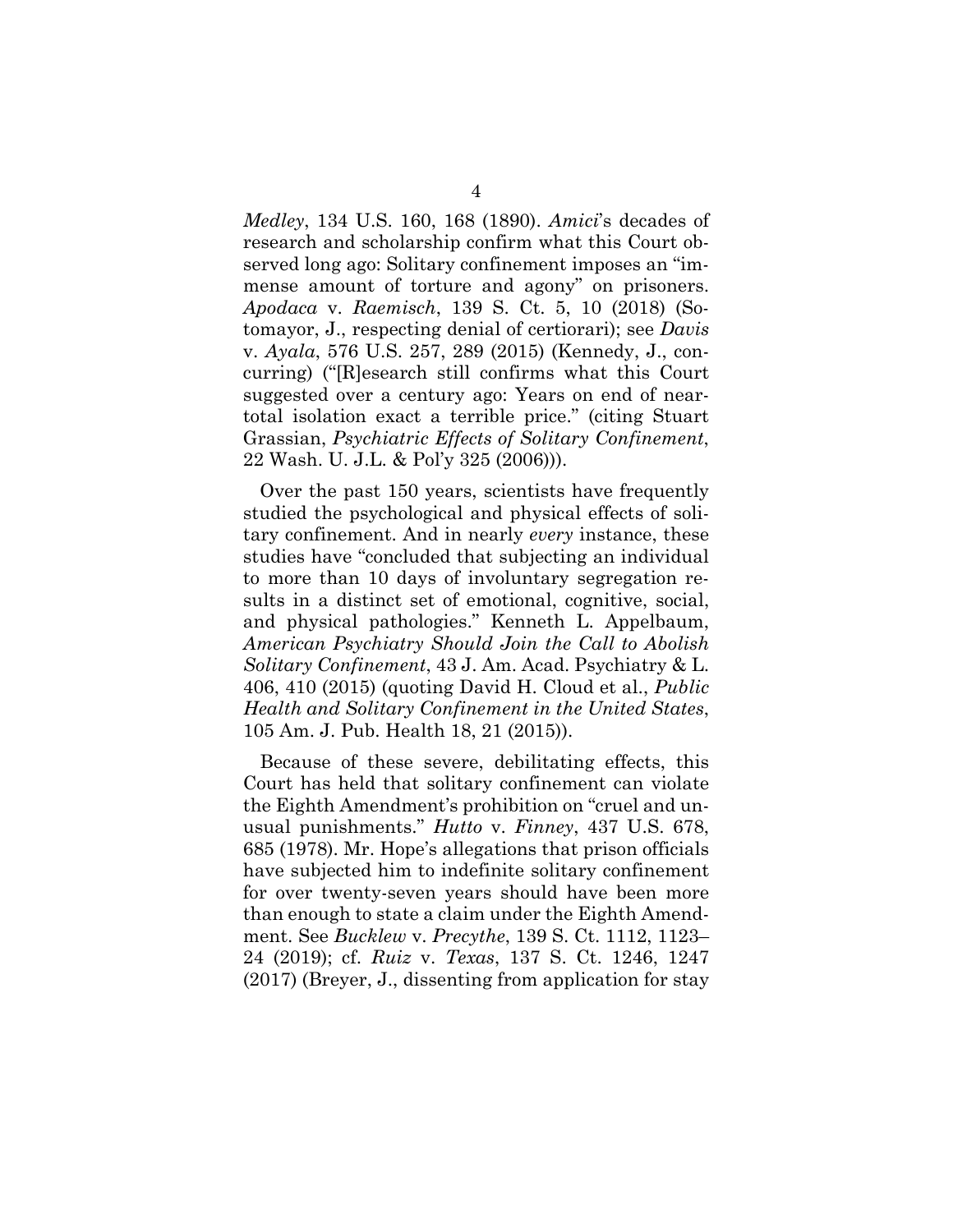of execution) ("[E]xtended solitary confinement alone raises serious constitutional questions.").

But the Fifth Circuit rejected Mr. Hope's Eighth Amendment claim out of hand. The court spent all of two sentences discussing this claim—both of which cited an opinion from this Court that did not involve solitary confinement. Pet. App. 17a n.5 (quoting *Hutto*, 437 U.S. at 685). The Fifth Circuit ignored this Court's precedents and failed to acknowledge decades of scientific research establishing that long-term solitary confinement is exceptionally—and uniformly—detrimental to prisoners' mental and physical health. This Court's precedent and the scientific evidence demand more.

In short, the Fifth Circuit's decision to dismiss Mr. Hope's Eighth Amendment claim at the threshold conflicts with the long-established scientific consensus. More than a century ago, the scientific community established—and this Court recognized—that long-term solitary confinement poses risks and harms far beyond what a prisoner faces in the general population. See *In re Medley*, 134 U.S. at 168. Yet in the Fifth Circuit's view, as a matter of law, long-term solitary confinement can *never* state a claim under the Eighth Amendment unless there are also allegations that the conditions were "unsanitary." That is wrong. Nothing in this Court's precedent endorses that view, and over a century of scientific research flatly contradicts it.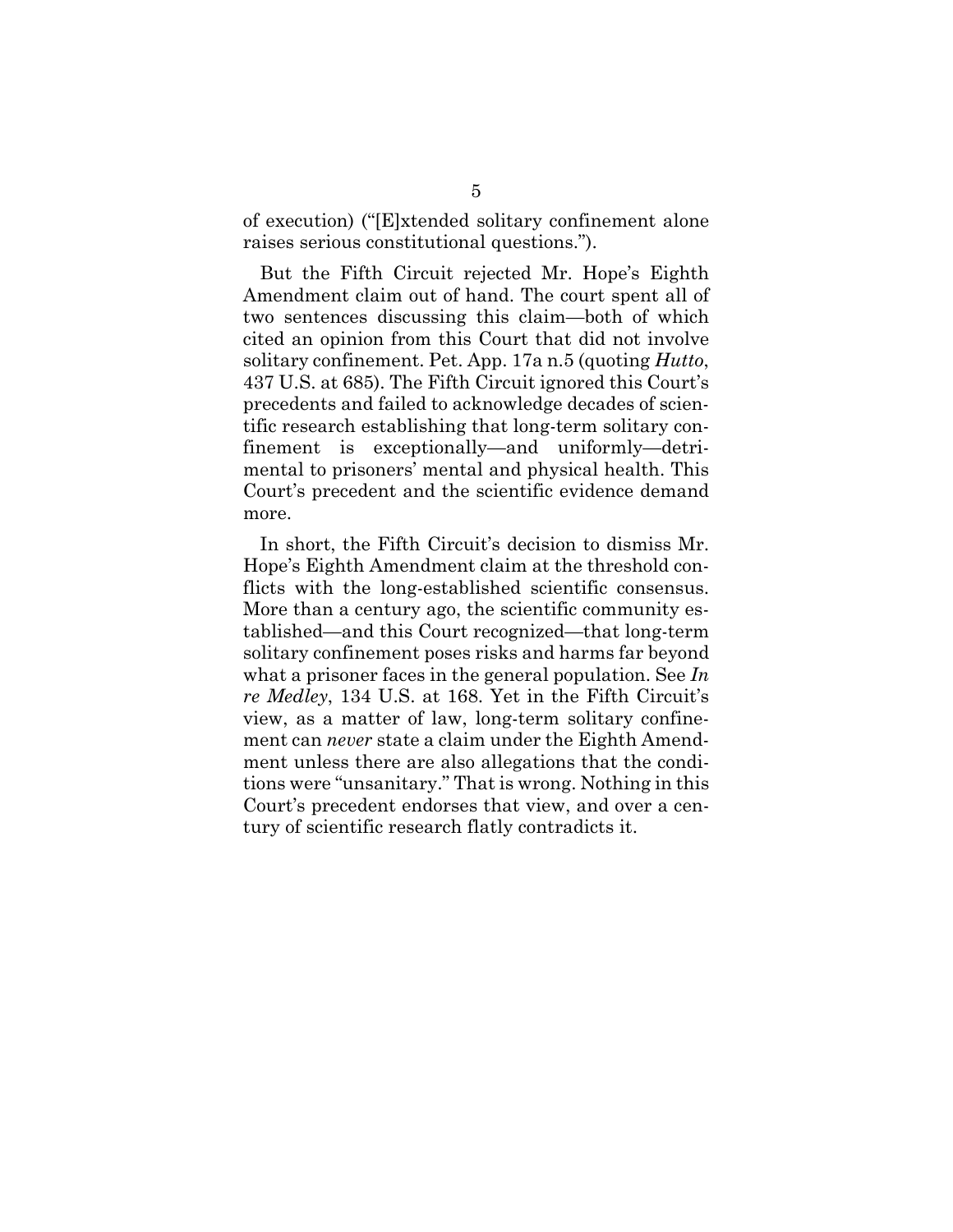#### **ARGUMENT**

### **I. SOLITARY CONFINEMENT SUBJECTS PRISONERS TO SEVERE AND IRREVERSI-BLE PSYCHOLOGICAL AND PHYSICAL IN-JURIES.**

Humans, by their nature, are social. Like food and water, social interaction and environmental stimulation are necessary for human wellbeing. Craig Haney, *Restricting the Use of Solitary Confinement*, 1 Ann. Rev. Criminology 285, 298 (2018) (collecting studies). Solitary confinement<sup>3</sup> deprives prisoners of these necessities and subjects them to conditions so harsh that they amount to torture, leaving permanent psychological and physical scars.

### **A. Solitary Confinement Deprives Prisoners of Necessary Social Interaction and Environmental Stimulation.**

Some species are naturally solitary, seeking out community infrequently and often for limited purposes. Jared Edward Reser, *Solitary Mammals Provide an Animal Model for Autism Spectrum Disorders*, 128 J. Comp. Psych. 99, 100–01 (2014). Humans are the opposite: "[T]he human brain is literally wired to connect with others." Haney, *Restricting the Use*, *supra*, at 296 (internal quotation marks omitted). Basic executive function and physical health depend on adequate exposure to positive environmental stimuli, which allows humans to "maintain[] an adequate state of alertness

<sup>&</sup>lt;sup>3</sup> "Solitary confinement," as employed in the scientific literature and this brief, describes imprisonment under conditions where meaningful social interaction and positive environmental stimuli are severely restricted. Mr. Hope's isolation in solitary confinement is consistent with the typical conditions of solitary confinement at the facilities that were the subjects of the studies discussed here.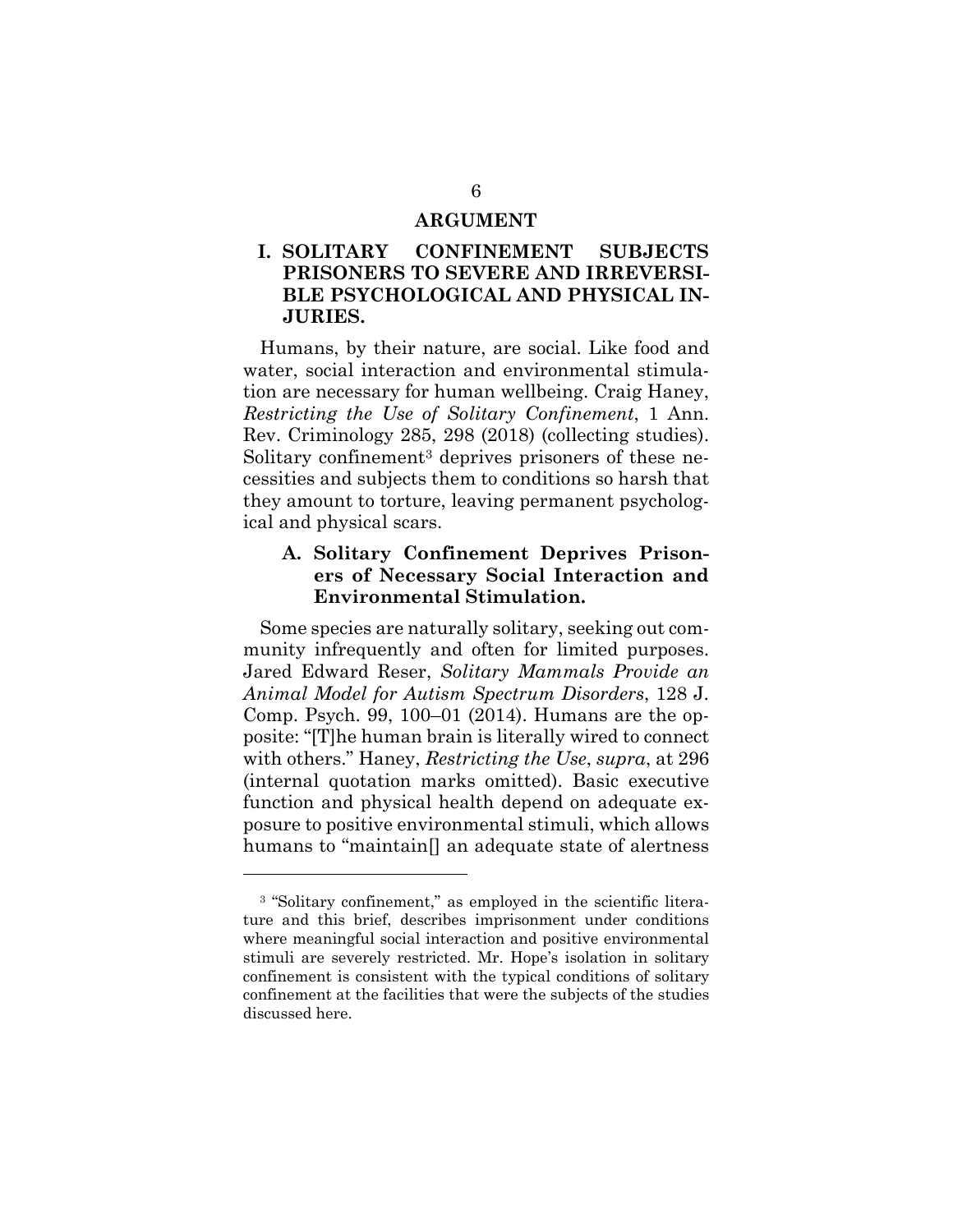and attention." Grassian, *Psychiatric Effects*, *supra*, at 330; Craig Haney, *The Psychological Effects of Solitary Confinement: A Systematic Critique*, 47 Crime & Just. 365, 374–75 (2018).

Yet near total absence of social interaction and positive environmental stimulation are the hallmarks of solitary confinement. See Craig Haney, *Mental Health Issues in Long-Term Solitary and "Supermax" Confinement*, 49 Crime & Delinq. 124, 125–27 (2003). Whereas prisoners in the general population may leave their cells for up to ten hours a day—during which they can meaningfully interact with other human beings, have contact visits, and access prison libraries, worship services, and vocational programs, see Haney, *The Psychological Effects of Solitary Confinement*, *supra*, at 388 n.12; *Brown* v. *Or. Dep't of Corr.*, 751 F.3d 983, 985 (9th Cir. 2014)—prisoners in solitary confinement often spend at least twenty-two hours every day alone in small, bare cells. Elizabeth Bennion, *Banning the Bing: Why Extreme Solitary Confinement Is Cruel and Far Too Usual Punishment*, 90 Ind. L.J. 741, 753 (2015). These cells contain only a bunk, a toilet, and a sink. *Id.* Within them, prisoners "sleep, eat, and defecate . . . in spaces that are no more than a few feet apart." *Reassessing Solitary Confinement: The Human Rights, Fiscal, and Public Safety Consequences: Hearing Before the Subcomm. on the Const., C.R., & Hum. Rights of the S. Comm. on the Judiciary*, 112th Cong. 72, 75 (2012) (hereinafter *Reassessing Solitary Confinement Hearing*) (prepared statement of Dr. Craig Haney, Professor of Psychology, University of California, Santa Cruz).

The only sounds a prisoner will hear from his cell are the slamming of cell doors and intermittent screaming from other prisoners—nothing that "constitute[s] meaningful human communication." Terry A. Kupers,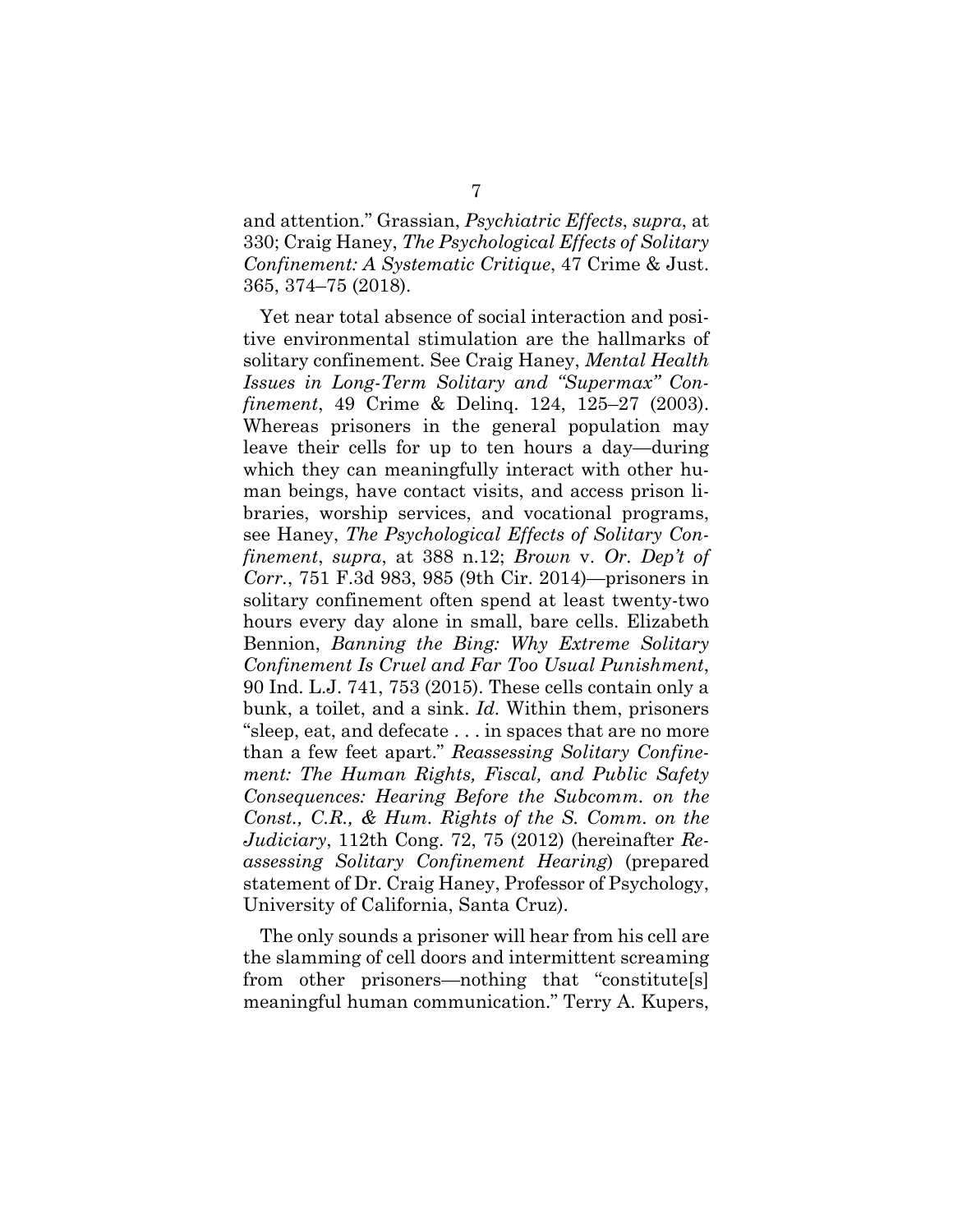*Isolated Confinement: Effective Method for Behavior Change or Punishment for Punishment's Sake?*, *in* The Routledge Handbook of International Crime and Justice Studies 213, 215–16 (Bruce A. Arrigo & Heather Y. Bersot eds., 2014). These sounds do nothing to alleviate solitary confinement's harmful effects. If anything, they exacerbate the other negative environmental stimuli—the stench of feces and urine, the constant glare of fluorescent lights—that surround a prisoner in solitary confinement. See, *e.g.*, Thomas L. Hafemeister & Jeff George, *The Ninth Circle of Hell: An Eighth Amendment Analysis of Imposing Prolonged Supermax Solitary Confinement on Inmates with a Mental Illness*, 90 Denv. U. L. Rev. 1, 37–39, 39 n.217 (2012).

And the short time prisoners spend outside their cells provides no respite from these conditions. Haney, *Mental Health Issues*, *supra*, at 126. Prisoners in solitary confinement may occasionally leave their cells to exercise, but they must do so alone "in caged-in or cement-walled areas that are so constraining they are often referred to as 'dog runs.'" *Id.* Trips to the "dog runs" usually come after strip and cavity searches so painful and intrusive that many prisoners forego exercise to avoid them.4 See, *e.g.*, *Williams* v. *Sec'y Pa.* 

<sup>4</sup> As this Court has recognized, a strip search can involve "instructions to raise arms, to display foot insteps, to expose the back of the ears, to move or spread the buttocks or genital areas, or to cough in a squatting position," which may be done "while an officer observes from a distance of, say, five feet or more [or] may mean a visual inspection from a closer, more uncomfortable distance." *Florence* v. *Bd. of Chosen Freeholders of Cnty. of Burlington*, 566 U.S. 318, 325 (2012); see *id.* at 345 (Breyer, J., dissenting) ("[A]ll courts have recognized the 'severe if not gross interference with a person's privacy' that accompany visual bodycavity searches." (cleaned up)).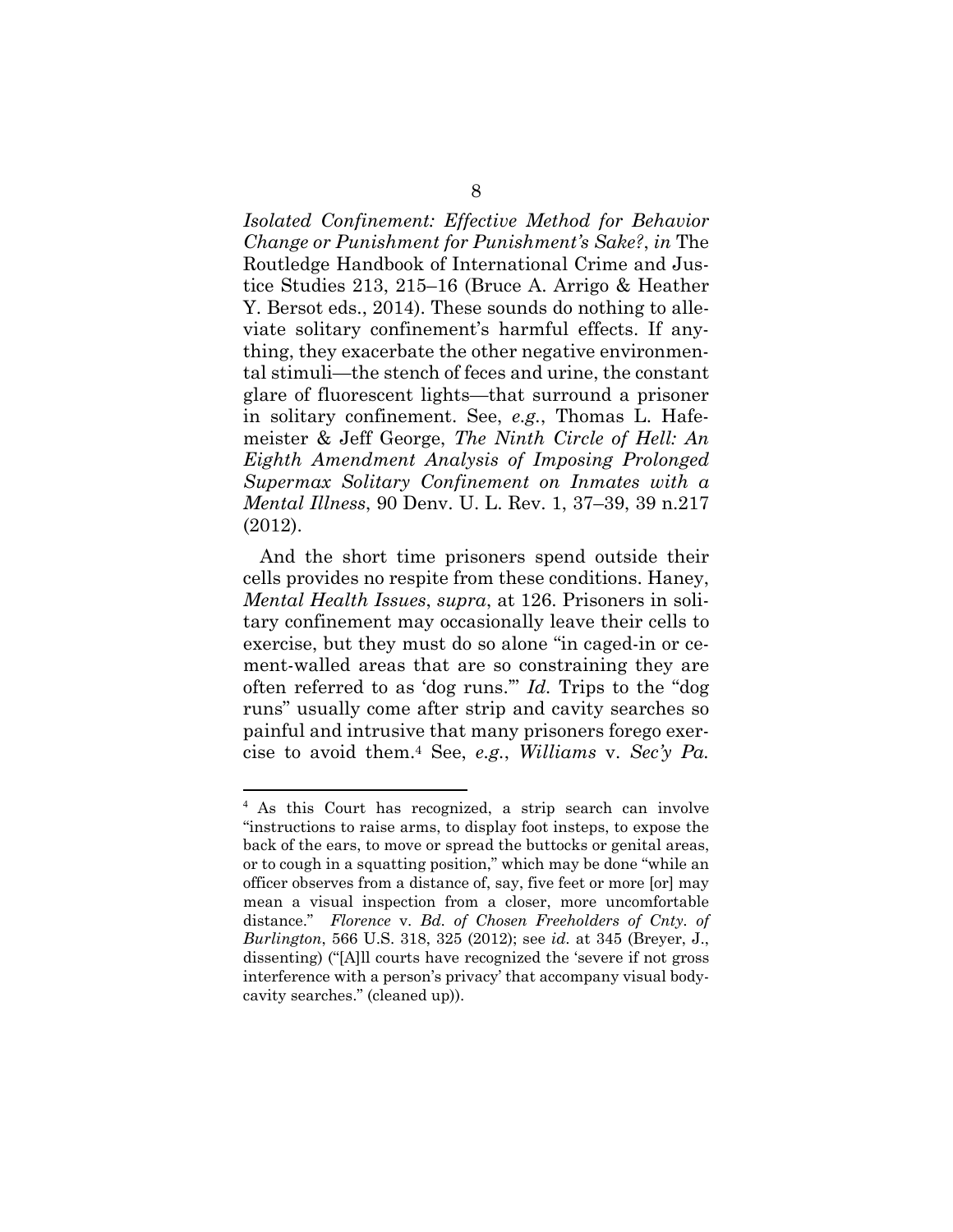*Dep't of Corr.*, 848 F.3d 549, 554 (3d Cir. 2017) (describing strip searches so invasive that a prisoner sacrificed the opportunity to exercise for nearly seven years to avoid them), *cert. denied sub nom. Williams* v. *Wetzel*, 138 S. Ct. 357 (2017); *Incumaa* v. *Stirling*, 791 F.3d 517, 531 (4th Cir. 2015) (noting that a prisoner in solitary confinement experienced "near-daily cavity and strip searches"). Apart from these strip and cavity searches, prisoners' only human contact while in solitary confinement occurs when guards place them in restraints. Hafemeister & George, *supra*, at 17.

Thus, compared to the general population, prisoners in solitary confinement suffer, "to the fullest extent possible, complete sensory deprivation and social isolation." *Id.*

### **B. The Scientific Consensus Shows that Solitary Confinement Is Uniquely Harmful.**

The complete social isolation and sensory deprivation of solitary confinement cause injuries different in both kind and degree from those associated with ordinary incarceration. Without environmental stimulation or social interaction, prisoners in solitary confinement endure a condition that "can be as clinically distressing as physical torture," see Jeffrey L. Metzner & Jamie Fellner, *Solitary Confinement and Mental Illness in U.S. Prisons: A Challenge for Medical Ethics*, 38 J. Am. Acad. Psychiatry & L. 104, 104 (2010), and is, in fact, "frequently used as a component of torture," Haney, *The Psychological Effects of Solitary Confinement*, *supra*, at 373–75. This condition—especially when prolonged—imposes grave psychological and physical harms. See *id.* at 367–68, 370–75 (collecting studies); Grassian, *Psychiatric Effects*, *supra*, at 335–38.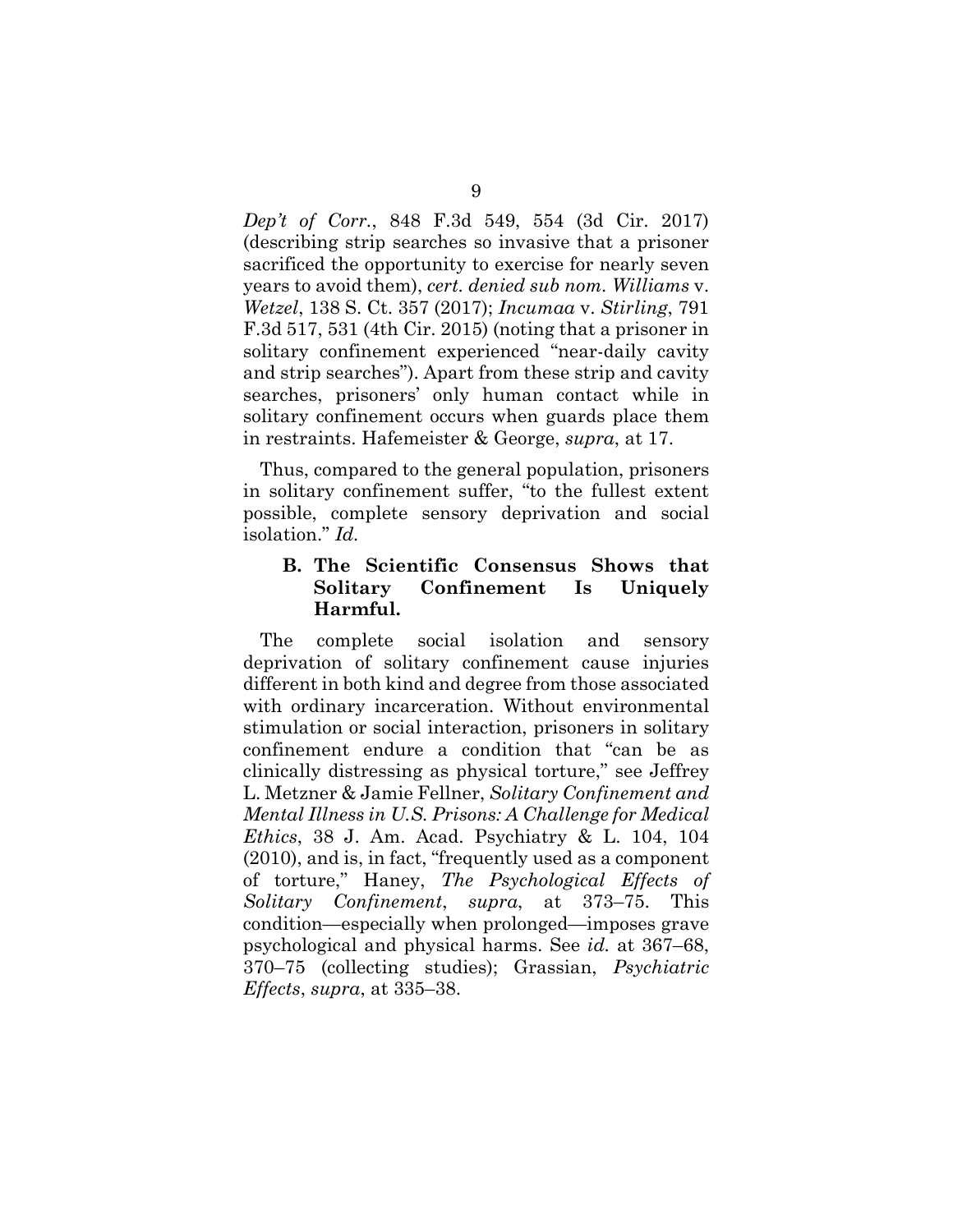Psychological injuries stemming from solitary confinement commonly include cognitive dysfunction, severe depression, memory loss, anxiety, paranoia, panic, hallucinations, and stimuli hypersensitivity. See Haney, *Mental Health Issues*, *supra*, at 130–31, 134–35 (collecting studies); Grassian, *Psychiatric Effects*, *supra*, at 335–36, 349, 370–71; Peter Scharff Smith, *The Effects of Solitary Confinement on Prison Inmates: A Brief History and Review of the Literature*, 34 Crime & Just. 441, 488–90 (2006).

Self-mutilation and suicidal ideation are also characteristic of prisoners in solitary confinement. See Grassian, *Psychiatric Effects*, *supra*, at 336, 349; Stuart Grassian, *Psychopathological Effects of Solitary Confinement*, 140 Am. J. Psychiatry 1450, 1453 (1983). Explaining this phenomenon to Congress, Dr. Haney described how one prisoner "used a makeshift needle and thread from his pillowcase to sew his mouth completely shut," and another "amputated one of his pinkie fingers and chewed off the other, removed one of his testicles and scrotum, sliced off his ear lobes, and severed his Achilles tendon." *Reassessing Solitary Confinement Hearing*, *supra*, at 80–81 (prepared statement of Dr. Craig Haney, Professor of Psychology, University of California, Santa Cruz).

Even when prisoners can overcome the psychological trauma of solitary confinement, they find themselves suffering from a host of serious physiological injuries, including hypertension, heart palpitations, gastrointestinal disorders, headaches, and severe insomnia. Haney, *Mental Health Issues*, *supra*, at 133; Smith, *The Effects of Solitary Confinement on Prison Inmates*, *supra*, at 488–90. Solitary confinement also "increase[s] activation of the brain's stress systems," Bennion, *supra*, at 762 (quoting John T. Cacioppo &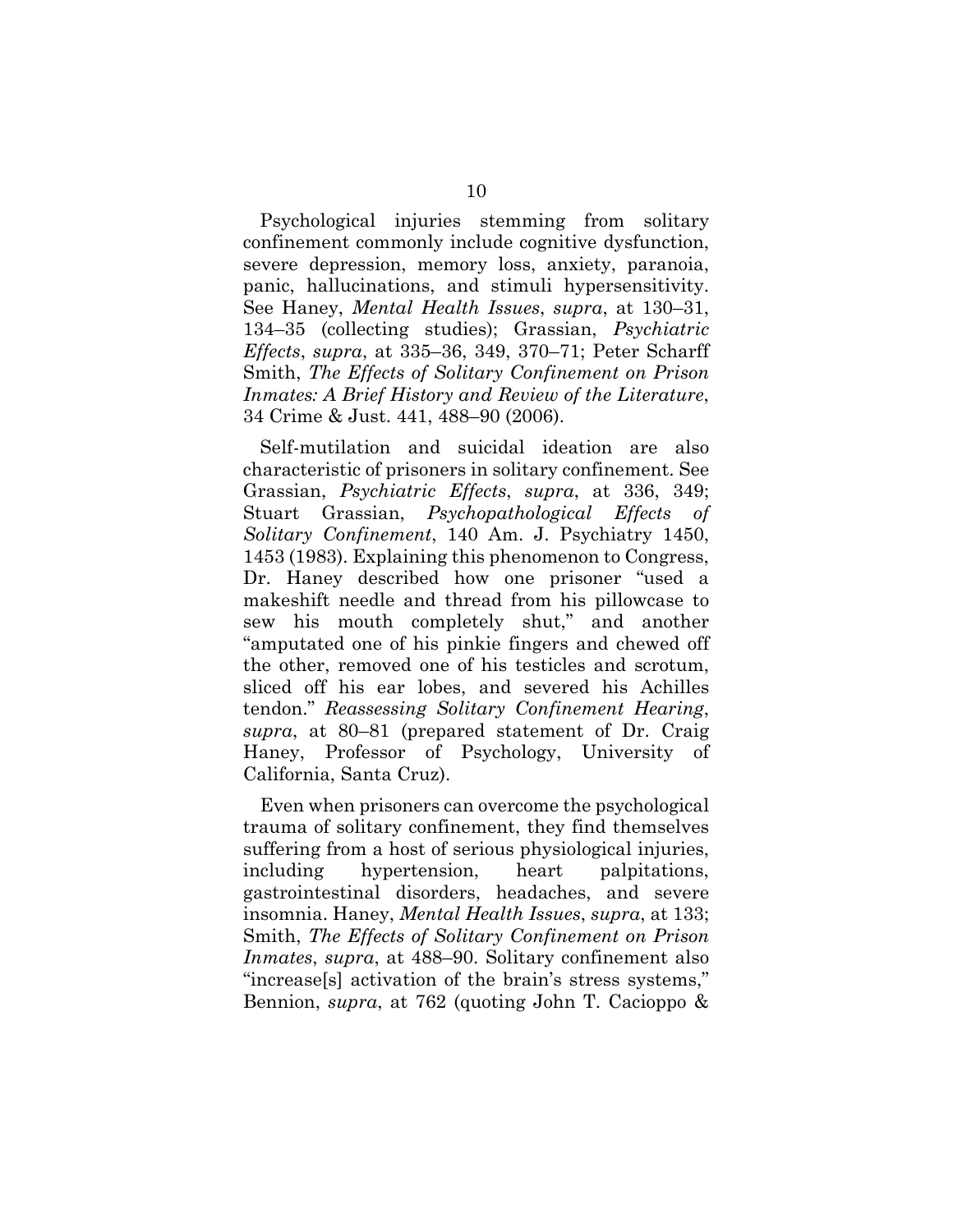Stephanie Ortigue, *Social Neuroscience: How a Multidisciplinary Field Is Uncovering the Biology of Human Interactions*, Cerebrum, Dec. 19, 2011, at 7–8), which eventually kills brain cells and "rewire[s]" the brain. See Carol Schaeffer, *"Isolation Devastates the Brain": The Neuroscience of Solitary Confinement*, Solitary Watch (May 11, 2016), https://solitarywatch.org/2016/05/11/isolationdevastates-the-brain-the-neuroscience-of-solitaryconfinement/; Nicole Branan, *Stress Kills Brains Cells Off*, 18 Sci. Am. 10 (June 2007). These physiological changes can affect the hippocampus, a brain area important for emotion regulation and memory, see Dana G. Smith, *Neuroscientists Make a Case Against Solitary Confinement*, Sci. Am. (Nov. 9, 2018), https://www.scientificamerican.com/article/neuroscien tists-make-a-case-against-solitary-confinement/, and it can also increase the size of the amygdala, which makes the brain more susceptible to stress, creating a vicious cycle, see Bruce S. McEwen et al., *Stress Effects on Neuronal Structure: Hippocampus, Amygdala, and Prefrontal Cortex*, 41 Neuropsychopharmacology 3, 12–14 (2016).

Not only are these psychological and physical injuries devastating in their own right, studies have consistently shown that they are also more severe than the injuries associated with ordinary imprisonment. For instance, one study in Denmark found that prisoners who spent more than four weeks in solitary confinement were *twenty times* more likely to require psychiatric hospitalization. Bennion, *supra*, at 758 (citing Dorte Maria Sestoft et al., *Impact of Solitary Confinement on Hospitalization Among Danish Prisoners in Custody*, 21 Int'l J.L. & Psychiatry 99, 103 (1998)). Similarly, a California study by Dr. Haney concluded that the distress and suffering of general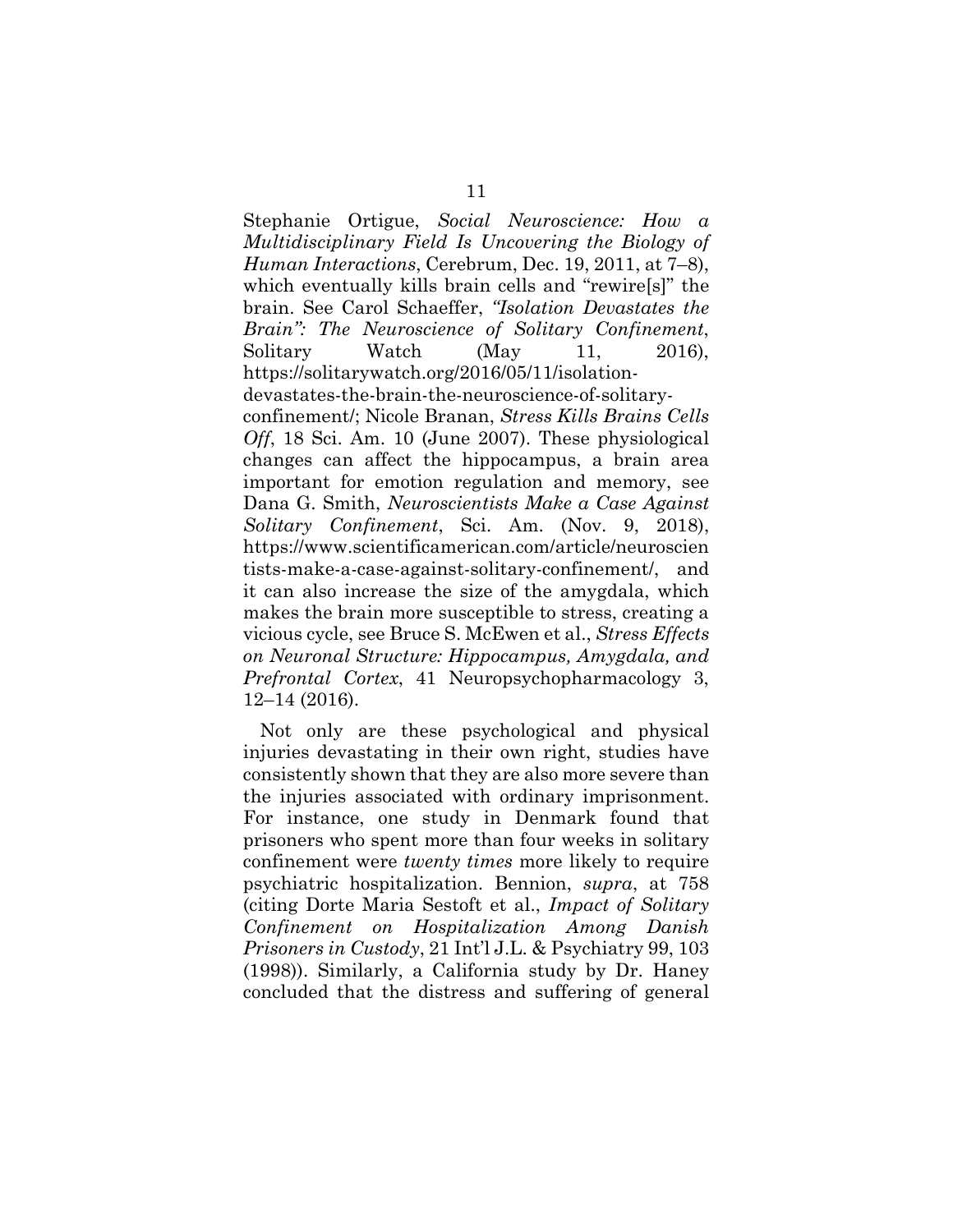population prisoners bore "absolutely no comparison to the level of suffering and distress" experienced by prisoners in solitary confinement. Expert Report of Craig Haney at 81, *Ashker* v. *Brown*, No. 4:09-cv-05796-CW (N.D. Cal. Mar. 12, 2015) (available at https://ccrjustice.org/sites/default/files/attach/2015/07/ Redacted\_Haney%20Expert%20Report.pdf). Instead, "[o]n nearly every single specific dimension . . . measured, the [solitary confinement] sample was in significantly more pain, were more traumatized and stressed, and manifested more isolation-related pathological reactions." *Id.* at 81–82.

Other studies have similarly concluded that prisoners "in solitary confinement suffered significantly more both physically and psychologically than the prisoners in the [general population] control group." Smith, *The Effects of Solitary Confinement on Prison Inmates*, *supra*, at 477; Hafemeister & George, *supra*, at 46–47 (describing Washington study concluding that mental illness was twice as common for prisoners in solitary confinement). For example, rates of self-mutilation and suicide are far higher for prisoners in solitary confinement. Grassian, *Psychiatric Effects*, *supra*, at 336, 349; Haney, *Restricting the Use*, *supra*, at 294; Fatos Kaba et al., *Solitary Confinement and Risk of Self-Harm Among Jail Inmates*, 104 Am. J. Pub. Health 442, 445–47 (2014) (finding that inmates in solitary confinement were about 6.9 times as likely to commit acts of selfharm). Indeed, although prisoners in solitary confinement comprise less than 10% of the United States prison population, they generally account for 50% of all prisoner suicides. See Stuart Grassian & Terry Kupers, *The Colorado Study vs. The Reality of*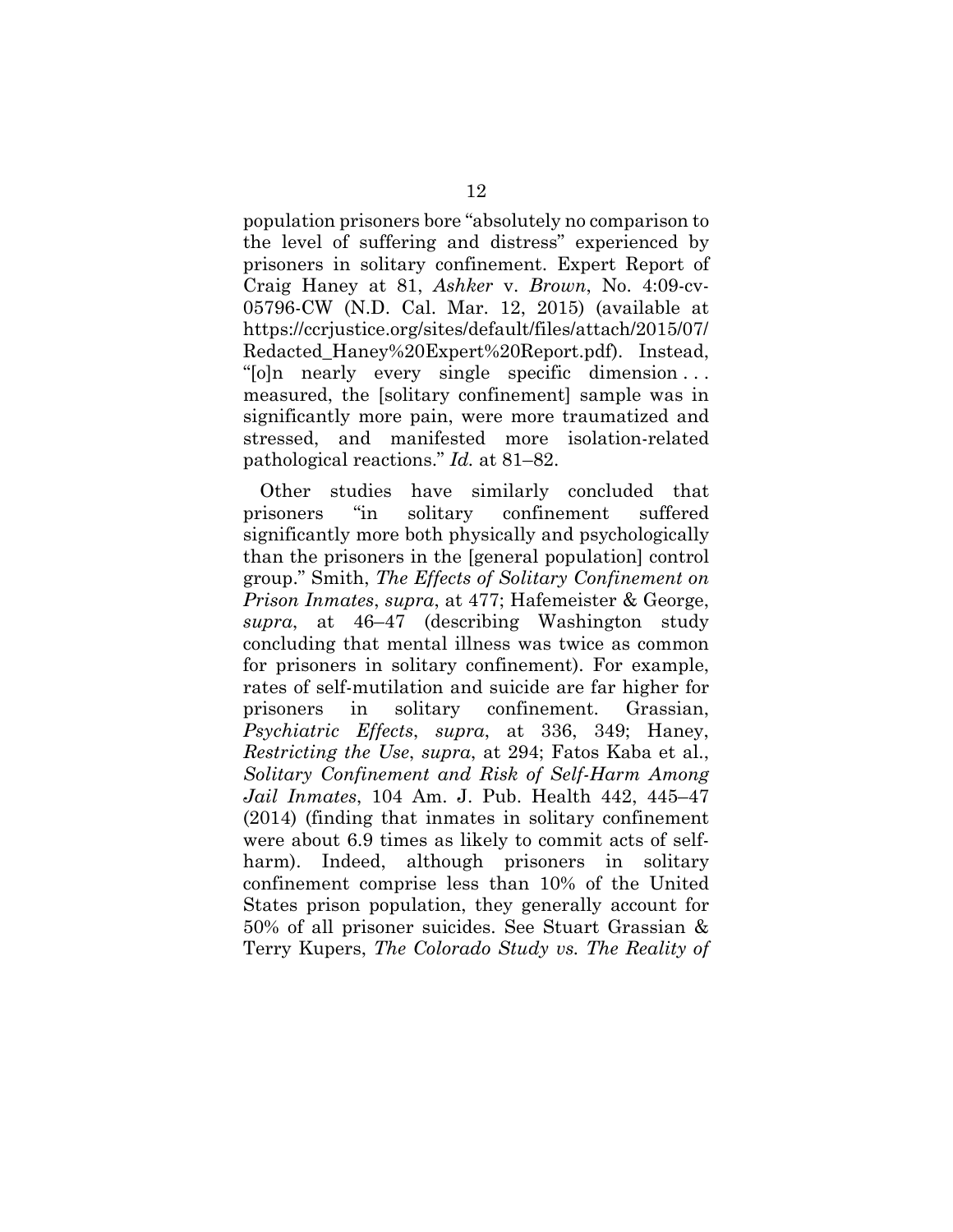*Supermax Confinement*, 13 Corr. Mental Health Rep. 1, 9 (2011).5

Moreover, prisoners need not be in solitary confinement for months or years to realize these psychological and physiological injuries. The onset of adverse symptoms is almost immediate. See, *e.g.*, Grassian, *Psychiatric Effects*, *supra*, at 331 (noting measurable harm within days of solitary confinement). Within days of placement in solitary confinement, brain scans may reflect "abnormal pattern[s] characteristic of stupor and delirium." *Id.*; U.N. Human Rights Council, *U.N. Special Rapporteur, Interim Report of the Special Rapporteur on Torture and Other Cruel, Inhuman or Degrading Treatment or Punishment*, at 9, U.N. Doc. A/66/268 (Aug. 5, 2011) (concluding that "harmful psychological effects of isolation can become irreversible" after only 15 days of solitary confinement). Thus, where, as in Mr. Hope's case, the deprivation is "prolonged,"6 some harms are inevitable, even if symptoms are not obvious or take time to manifest.

And the longer solitary confinement persists, the greater the likelihood that the psychological and physiological injuries will be irreversible. Haney,

<sup>5</sup> *Accord* Lauren Brinkley-Rubinstein et al., *Association of Restrictive Housing During Incarceration with Mortality After Release*, JAMA Network Open, Oct. 4, 2019, at 1, 5–6, 9, https://jamanetwork.com/journals/jamanetworkopen/fullarticle/2 752350 (studying more than 225,000 prisoners in North Carolina and finding "[c]ompared with individuals who were incarcerated and not placed in restrictive housing, those who spent time in restrictive housing were more likely to die in the first year after release").

<sup>6</sup> Experts generally consider solitary confinement "prolonged" when it exceeds three months. *See* Kupers, *Isolated Confinement*, *supra*, at 214.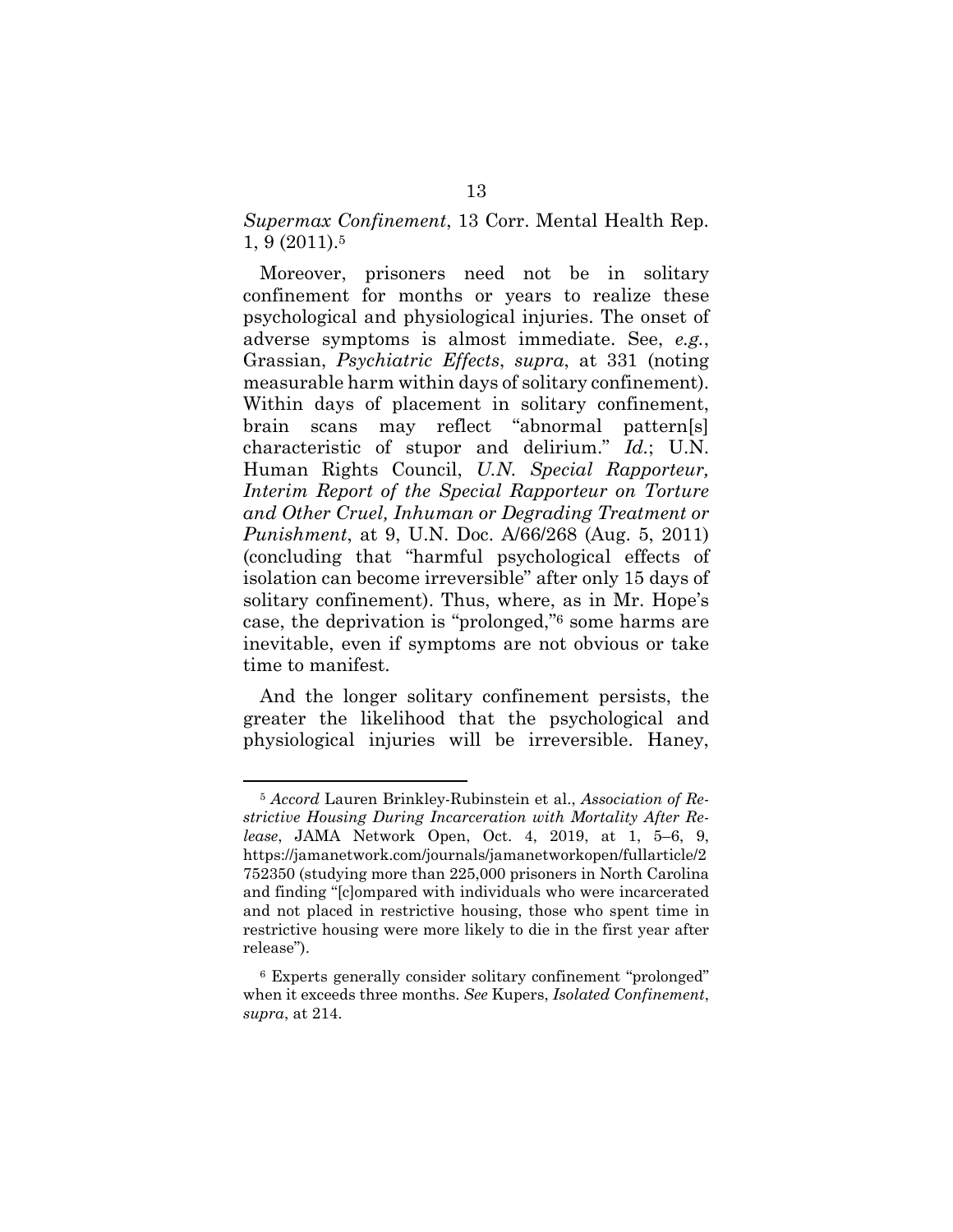*Mental Health Issues*, *supra*, at 137–41. Prisoners often find the psychological dysfunctions caused by solitary confinement permanently disabling. *Id.* By transforming a person's emotions, personality, and cognition, solitary confinement may render prisoners permanently ill-suited to life in a less restrictive environment. Grassian, *Psychiatric Effects*, *supra*, at 332–33. For example, Kalief Browder, who spent seventeen months in solitary confinement, attempted suicide twice within six months of his release. Jennifer Gonnerman, *Before the Law*, The New Yorker (Oct. 6, 2014),

https://www.newyorker.com/magazine/2014/10/06/bef ore-the-law. Freed from isolation, Mr. Browder still described himself as "mentally scarred" and fearful that the "things that changed" about his personality "might not go back" with time. *Id.* Less than two years later, he hanged himself. Jennifer Gonnerman, *Kalief Browder, 1993-2015*, The New Yorker (June 7, 2015), http://www.newyorker.com/news/newsdesk/kaliefbrowder-1993-2015.

This overwhelming scientific evidence shows that the psychological and physical harms associated with solitary confinement are not endured by prisoners in the general population, are often irreversible, and are so severe that they can be debilitating or fatal.

### **II. ALLEGATIONS OF LONG-TERM SOLITARY CONFINEMENT CAN STATE AN EIGHTH AMENDMENT CLAIM.**

More than forty years ago, this Court recognized that solitary confinement can violate the Eighth Amendment's prohibition on "cruel and unusual punishments." *Hutto*, 437 U.S. at 685. Since that time, the Court has never abrogated that holding, much less endorsed the Fifth Circuit's view that—as a matter of law—allegations of long-term solitary confinement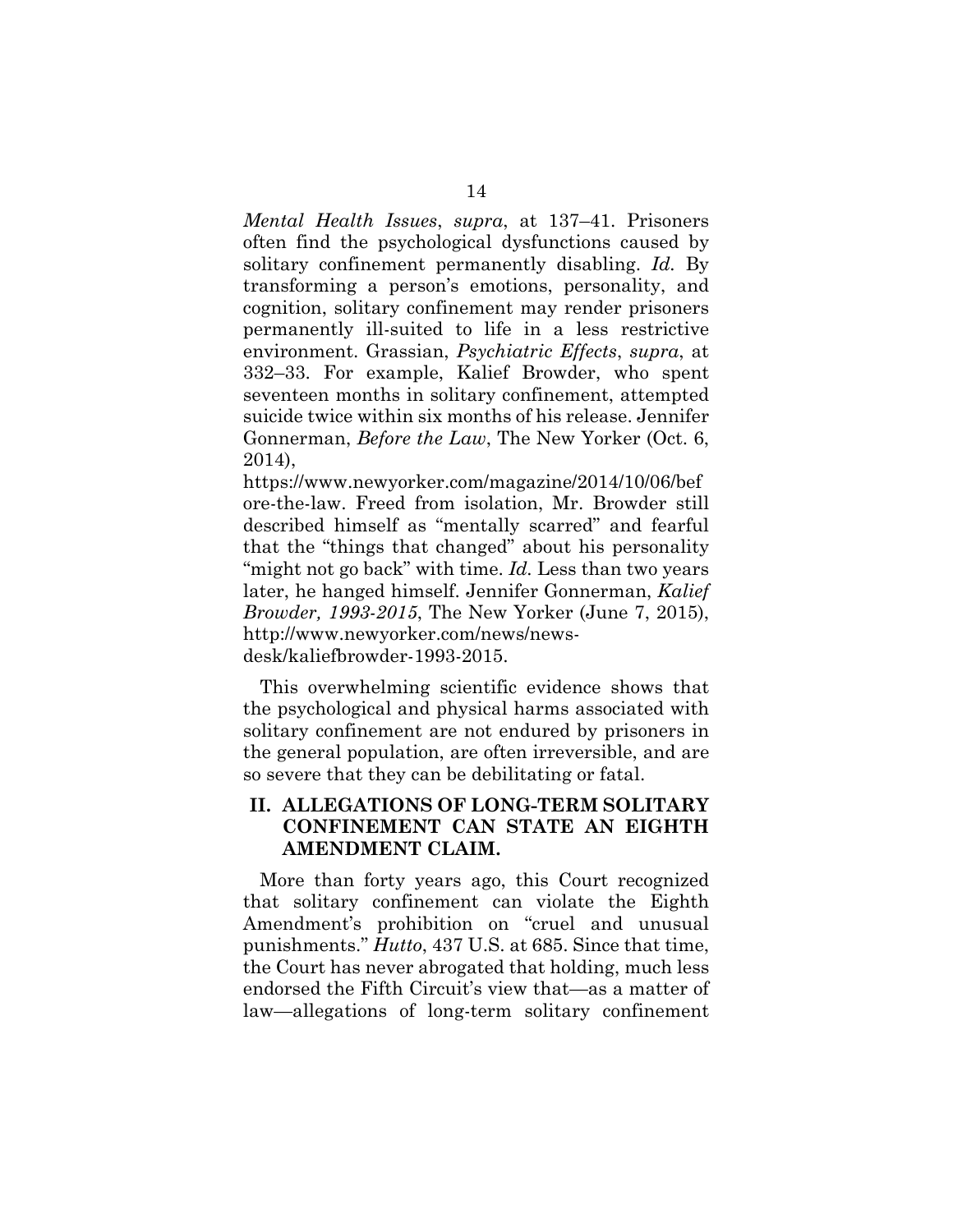alone can *never* state a claim under the Eighth Amendment. Yet the Fifth Circuit dismissed Mr. Hope's Eighth Amendment claim with just two sentences. The Fifth Circuit's decision eschews common sense, ignores the long-standing scientific evidence, and distorts this Court's precedents.

1. The Fifth Circuit's complete reasoning on Mr. Hope's Eighth Amendment claim was this: First, the court noted that "[l]ong-term solitary confinement is not per se cruel and unusual." Pet. App. 17a (citing *Hutto*, 437 U.S. at 686). And in a footnote, the court expressly held that Mr. Hope's Eighth Amendment claim "based on the sheer length of his confinement" fails because "the length of isolation sentences [i]s not considered in a vacuum." *Id.* at 17a n.5 (quoting *Hutto*, 437 U.S. at 685). This superficial analysis distorts the proper inquiry for Eighth Amendment claims based on long-term solitary confinement and disregards this Court's directions.

The Fifth Circuit's holding that a prisoner can *never* state an Eighth Amendment claim based on the length of his confinement alone depends on a misreading of *Hutto*. There, the Court considered the practice of "punitive isolation," where an "average of 4, and sometimes as many as 10 or 11, prisoners were crowded into" a cell. In *upholding* the district court's decision forbidding Arkansas from sentencing inmates to these conditions for more than 30 days, the Court noted that the district court did not consider the "length of isolation sentences . . . in a vacuum." *Hutto*, 437 U.S. at 682–85. But the Court was equally clear that "the length of confinement *cannot be ignored* when deciding whether the confinement meets the constitutional standards." *Id.* at 686 (emphasis added). And yet the Fifth Circuit divined from this opinion a *per se* rule that requires exactly the opposite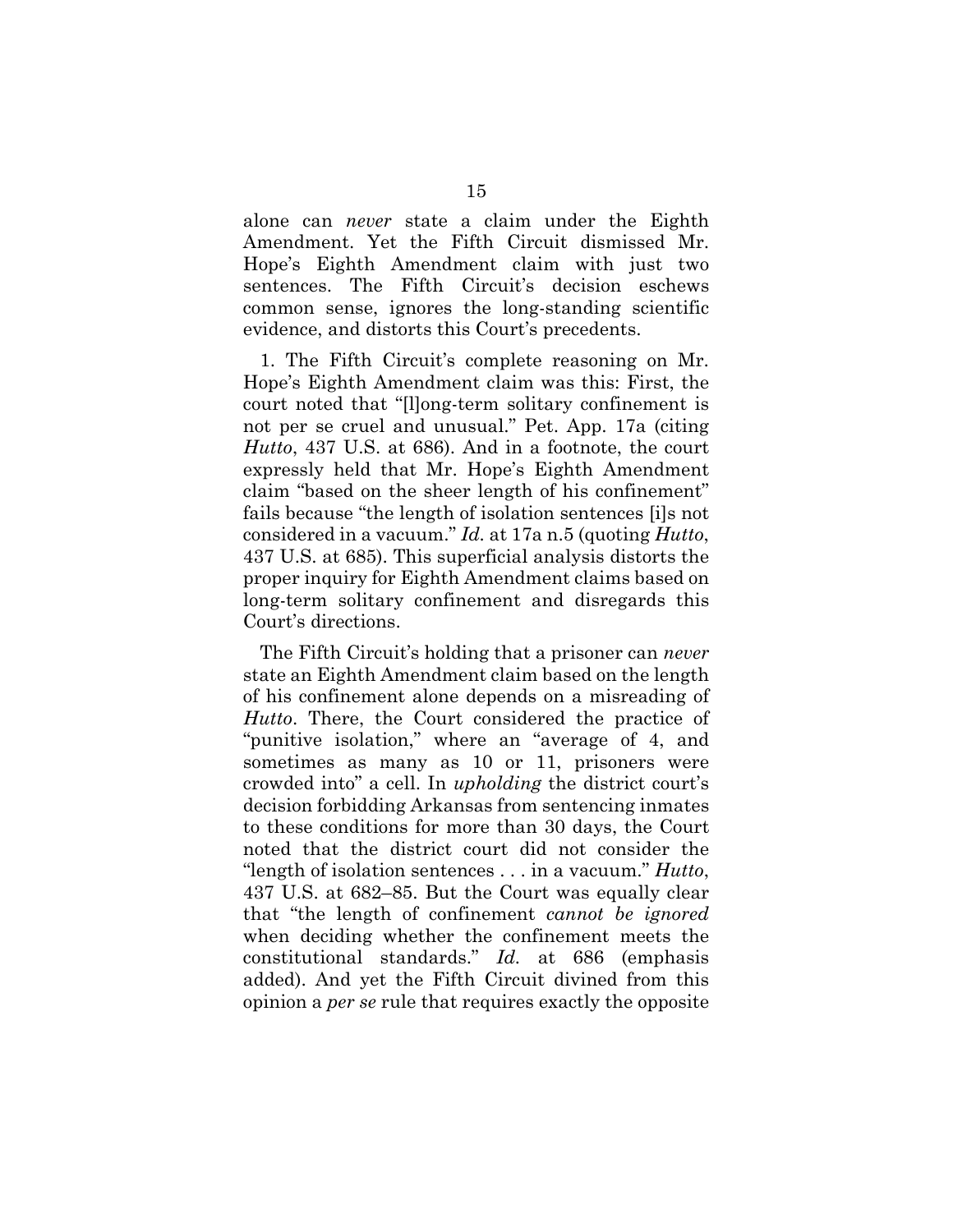of what *Hutto* commands—that courts *must* ignore the length of time a prisoner has spent in solitary confinement when considering whether they have pleaded an Eighth Amendment claim.

Over 120 years ago, this Court observed that even short periods of solitary confinement cause prisoners to become "violently insane." *In re Medley*, 134 U.S. at 168. And in recent years, as science has advanced, members of this Court have made clear that solitary confinement "exact[s] a terrible price," *Davis*, 576 U.S. at 289 (Kennedy, J., concurring), and inflicts an "immense amount of torture and agony" on prisoners, *Apodaca*, 139 S. Ct. at 10 (Sotomayor, J., respecting denial of certiorari). Indeed, "[t]he dehumanizing effect of solitary confinement," and the "numerous deleterious harms" it causes, can hardly be understated. *Glossip* v. *Gross*, 576 U.S. 863, 926 (2015) (Breyer, J., dissenting). Against this legal backdrop, the Fifth Circuit erred in holding that prisoners subject to solitary confinement can *never* plead an Eighth Amendment violation.

2. The Fifth Circuit's holding similarly disregards the "usual pattern" of "solitary confinement"—years or decades in "a windowless cell no larger than a typical parking spot for 23 hours a day" and "one hour" outside the cell with "little or no opportunity for conversation or interaction with anyone," *Davis*, 576 U.S. at 286–87 (Kennedy, J., concurring)—that makes this punishment uniquely harmful. It forces lower courts to look past the significant (and often irreversible) harms that attend solitary confinement—as established by decades of scientific research, see *supra* Part I—and instead focus solely on whether a prisoner is enduring conditions unrelated to solitary confinement that are unsafe or unsanitary. This approach simply ignores the scientific evidence showing that long-term solitary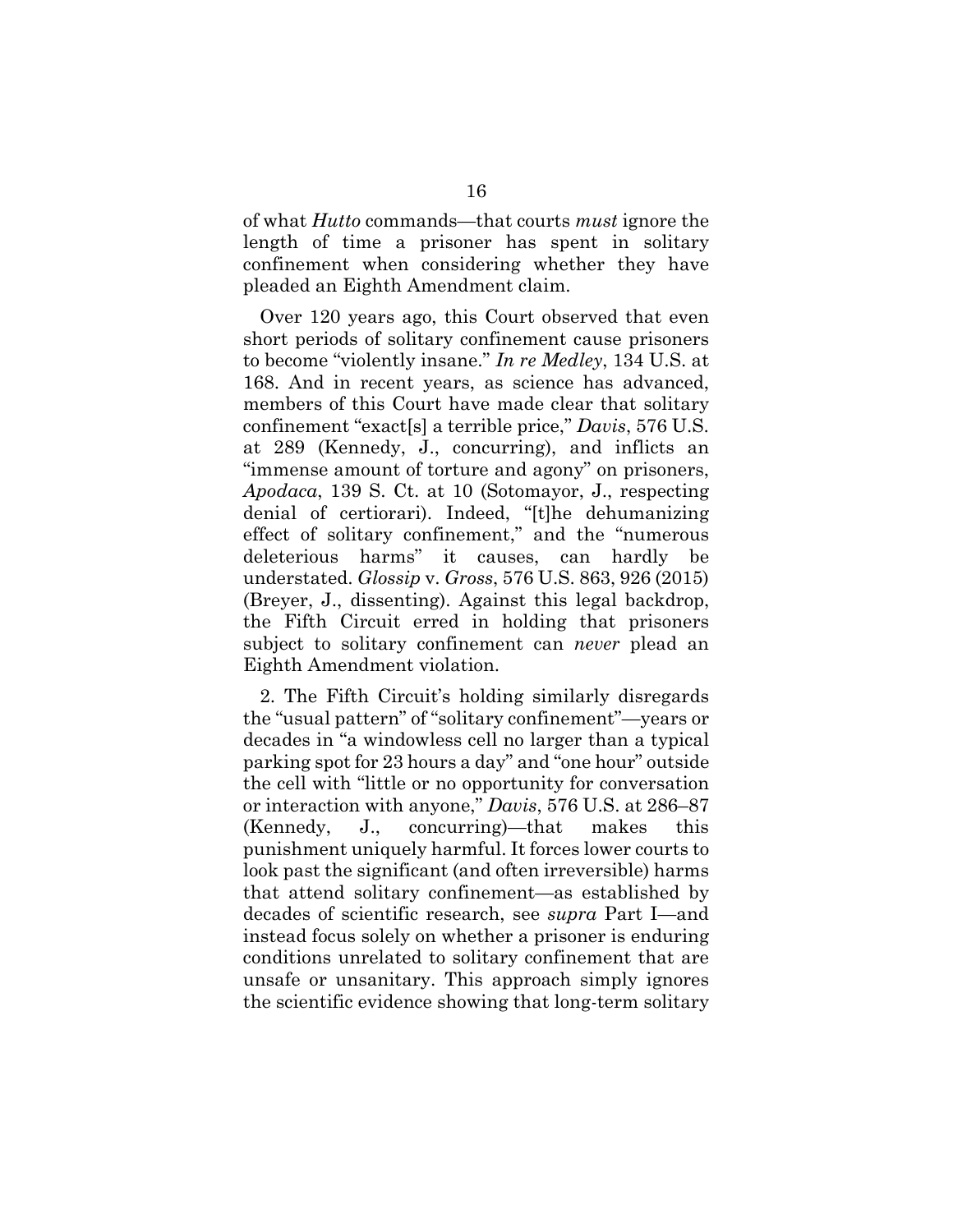confinement alone imposes significant physical and psychological harm not endured by prisoners in the general population. See Haney, *Mental Health Issues*, *supra*, at 125–27.

The allegations in Mr. Hope's complaint track the conditions observed in the scientific literature. Indeed, taking Mr. Hope's allegations as true, it is virtually certain—as a matter of science and logic—that he has experienced exactly the kind of severe psychological and physical harms that have been observed in the literature. And these harms are virtually certain to be more severe than those experienced by prisoners in general population—which is precisely the harm the Eighth Amendment protects against. See *Bucklew*, 139 S. Ct. at 1124 (noting that a punishment is "cruel" when it "superadd[s] terror, pain, or disgrace"); accord *Baze* v. *Rees*, 553 U.S. 35, 96 (2008) (plurality op.) (Thomas, J., concurring in judgment).

Mr. Hope alleged that, when he filed his complaint, he had been held in solitary confinement for over twenty-three years (now over twenty-seven years) in a nine-foot-by-six-foot cell—no larger than a parking space. Pet. App. 61a-62a. With the space taken up by his bed, toilet, and sink, Mr. Hope has only a threefoot-by-three-foot space to move around. *Id.* at 62a. He thus "sleep[s], eat[s], and defecate[s] . . . in spaces that are no more than a few feet apart." *Reassessing Solitary Confinement Hearing*, *supra*, at 75 (prepared statement of Dr. Craig Haney, Professor of Psychology, University of California, Santa Cruz).

Unlike general population prisoners who spend "up to ten hours a day" outside their cells, Haney, *The Psychological Effects of Solitary Confinement*, *supra*, at 388 n.12, Mr. Hope spends almost half the year— 174 days, on average—in his cell twenty-four hours a day. Pet. App. 62a. For the remaining 191 days, he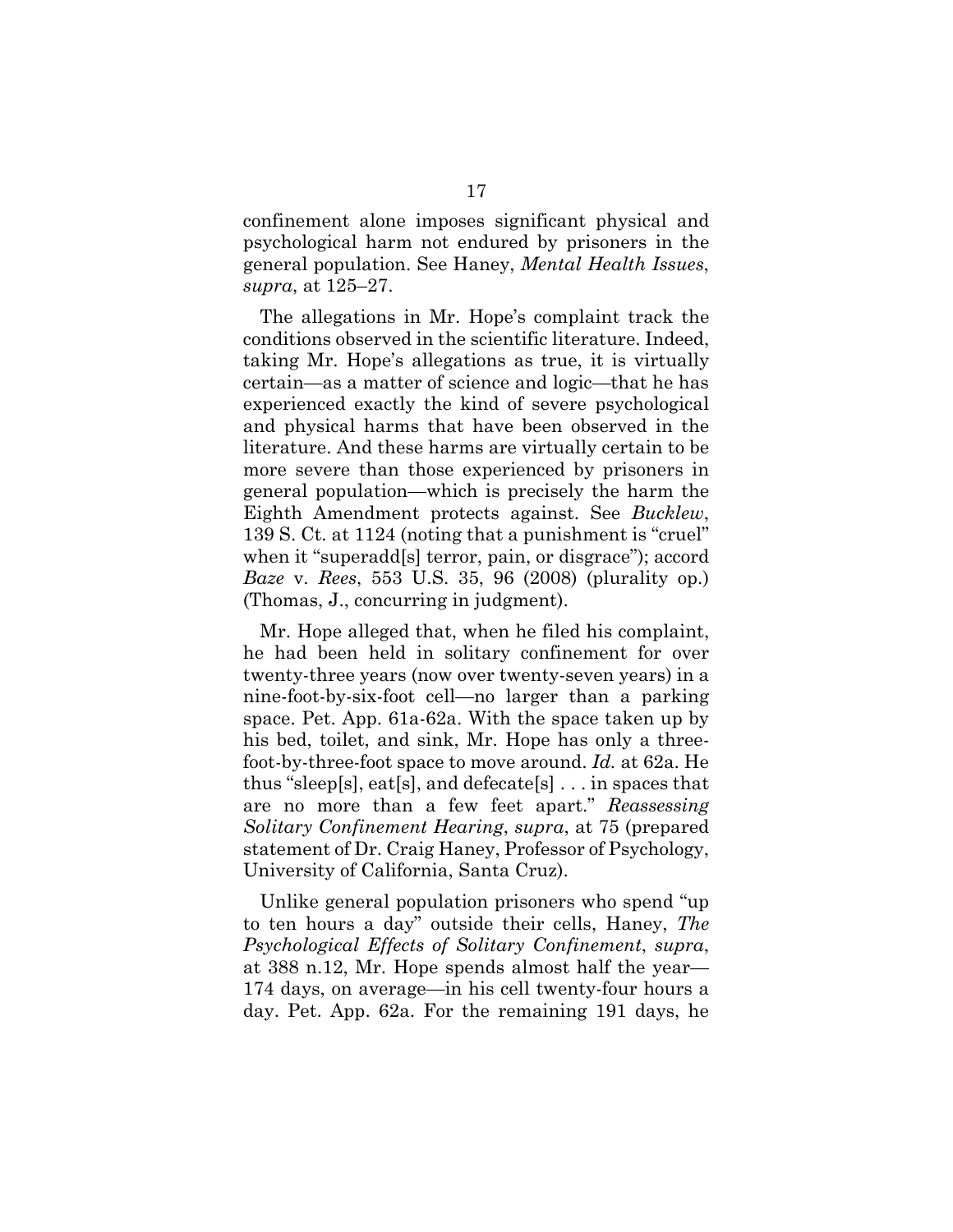spends all but one or two hours each day inside his cell. *Id.* Mr. Hope thus suffers "to the fullest extent possible, complete sensory deprivation and social isolation," Hafemeister & George, *supra*, at 17, which "can be as clinically distressing as physical torture," Metzner & Fellner, *Solitary Confinement and Mental Illness in U.S. Prisons*, *supra* at 104. And this condition, especially when prolonged (as here), imposes severe psychology and physical harms. See Haney, *The Psychological Effects of Solitary Confinement*, *supra*, at 367–68, 370–75 (collecting studies). More still, before leaving his cell "for any reason," Mr. Hope must "submit to a strip search." Pet. App. 62a.

Unlike prisoners in general population, Mr. Hope is "denied almost all human contact." *Id.* at 63a. In fact, the "only human contact he has had with another human in the last 23 years is with officers and medical staff." *Id.* Mr. Hope is denied "contact visits with family" and, when visits by family are allowed, they must talk over a phone through a plexiglass partition. *Id.* at 64a. Given these horrid conditions, it is unsurprising that studies have shown that the distress and suffering of general population prisoners bears "absolutely no comparison to the level of suffering and distress" experienced by prisoners in solitary confinement. Expert Report of Craig Haney at 81, *Ashker* v. *Brown*, No. 4:09-cv-05796-CW (N.D. Cal. Mar. 12, 2015) (available at https://ccrjustice.org/sites/default/files/attach/2015/ 07/Redacted\_Haney%20Expert%20Report.pdf).

On top of all this, unlike general population prisoners, Mr. Hope is denied the opportunity to participate in "religious activities, group recreation and vocational programs." Pet. App. 64a*.* And during a six-year period from February 2012 to February 2018,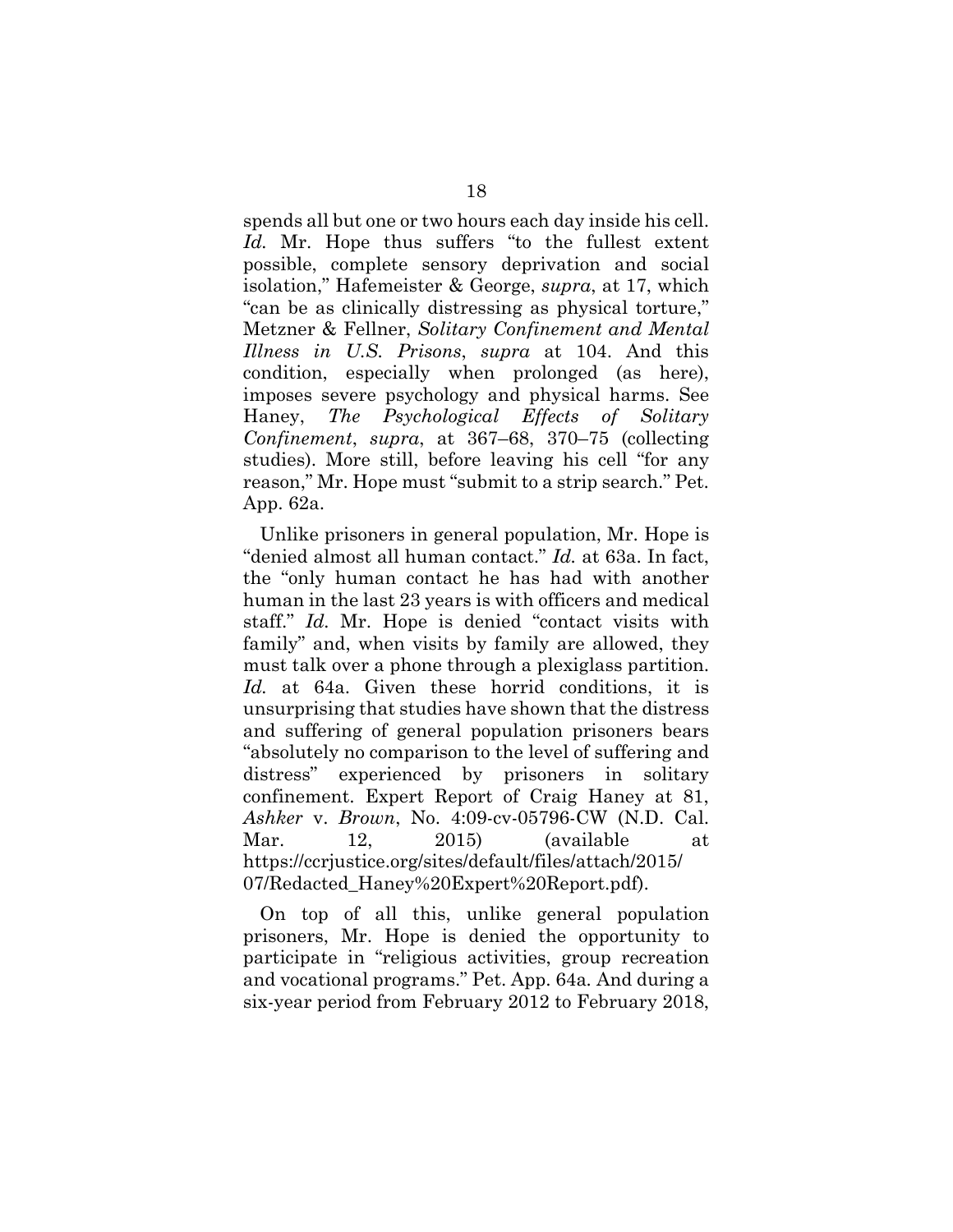Mr. Hope alleged that prison officials moved him between cells *263 times*—about once every eight days. *Id.* at 68a–69a. This cocktail of confinement and uncertainty undoubtedly "increase[s] activation of the brain's stress systems," Bennion, *supra*, at 762, which kills brain cells and "rewire[s] the brain," Schaeffer, *"Isolation Devastates the Brain*,*" supra*. Mr. Hope also alleged that the cells are not disinfected or cleaned before he is moved, and that "many times these cells have [had] feces and urine on the walls, floor and door." Pet. App. 69a.

Over twenty-seven years of solitary confinement has caused Mr. Hope to suffer from anxiety, depression, visual and auditory hallucinations, and thoughts of suicide. Pet. App. 71a. These are precisely the psychological injuries researchers have found in people subjected to solitary confinement. See Haney, *Mental Health Issues*, *supra*, at 130–31, 134–35 (collecting studies); Grassian, *Psychiatric Effects*, *supra*, at 335–36, 349, 370–71. The literature shows that the onset of these adverse symptoms is almost immediate. See, *e.g.*, Grassian, *Psychiatric Effects*, *supra*, at 331 (noting measurable harm within days of solitary confinement). And the longer solitary confinements persists, the greater the likelihood that these injuries will be irreversible. Haney, *Mental Health Issues*, *supra*, at 137–41. Thus, there can be no question that Mr. Hope's more than two-and-a-half decades in solitary confinement have permanently transformed his emotions, personality, and cognition. Grassian, *Psychiatric Effects*, *supra*, at 332–33.

\* \* \*

The issue here is not whether long-term solitary confinement is *per se* cruel and unusual. It is simply whether Mr. Hope's decades-long, indefinite solitary confinement *could* be unconstitutional, and therefore